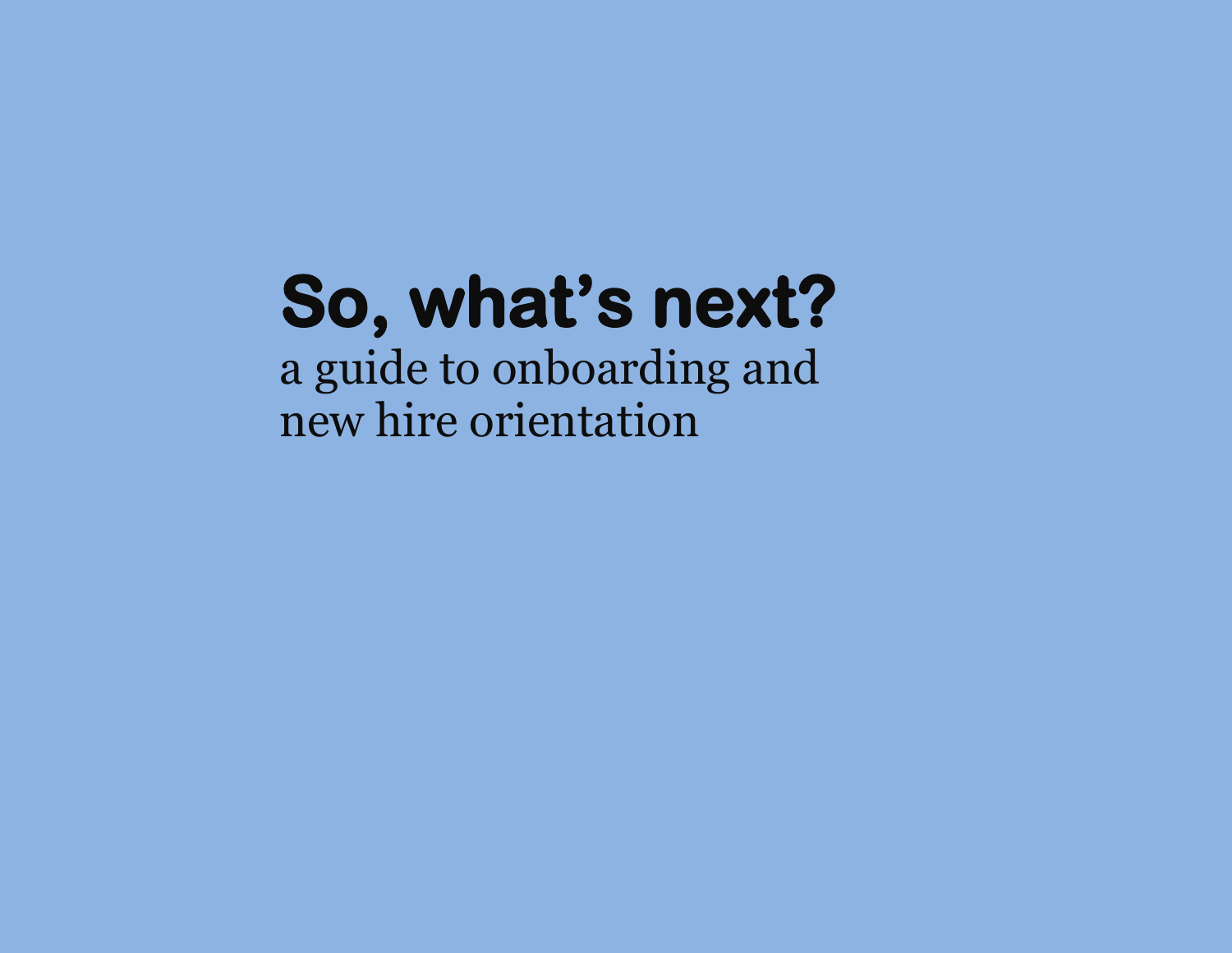# **Copyright**

This work is licensed under a [Creative Commons Attribution-NonCommercial-](http://creativecommons.org/licenses/by-nc-nd/3.0/)

[NoDerivs 3.0 Unported License.](http://creativecommons.org/licenses/by-nc-nd/3.0/) That basically means you can (and should!) share it with anyone in the world for free, but you can't sell it, alter it, or claim it as your own. But you wouldn't do that kind of thing anyway, so it's just a formality, right?  $\odot$ 



# **Sponsored by**



# **About the editor**

My name is Ben Eubanks and I am… Well, I'm a lot of things. My day job is a generalist role with a government contractor in Huntsville, AL. When I get off work, I have a few things that take up my time, whether it's volunteering with my local SHRM chapter as the Social Media Director or writing my blog about HR [, leadership, culture, and](http://upstarthr.com/first-time-here)  [passion](http://upstarthr.com/first-time-here). I'm the 2010-2011 Chairman of the SHRM YP Committee. I cofounded an unconference event called [HRevolution](http://thehrevolution.org/). I've written a handful of [eBooks.](http://upstarthr.com/freebies) Told you I did a lot! In my spare time I read, connect with other great HR pros, and play with my kids. Want to connect? I'm on [Twitter,](http://twitter.com/beneubanks) [LinkedIn,](http://linkedin.com/in/beneubanks) and you can always hit me [via email.](mailto:ben@upstarthr.com)

This book was put together with the support of Shauna Moerke, **HR Minion** and keeper of the [HR Carnival.](http://carnivalofhr.com/) I appreciate her willingness to assist!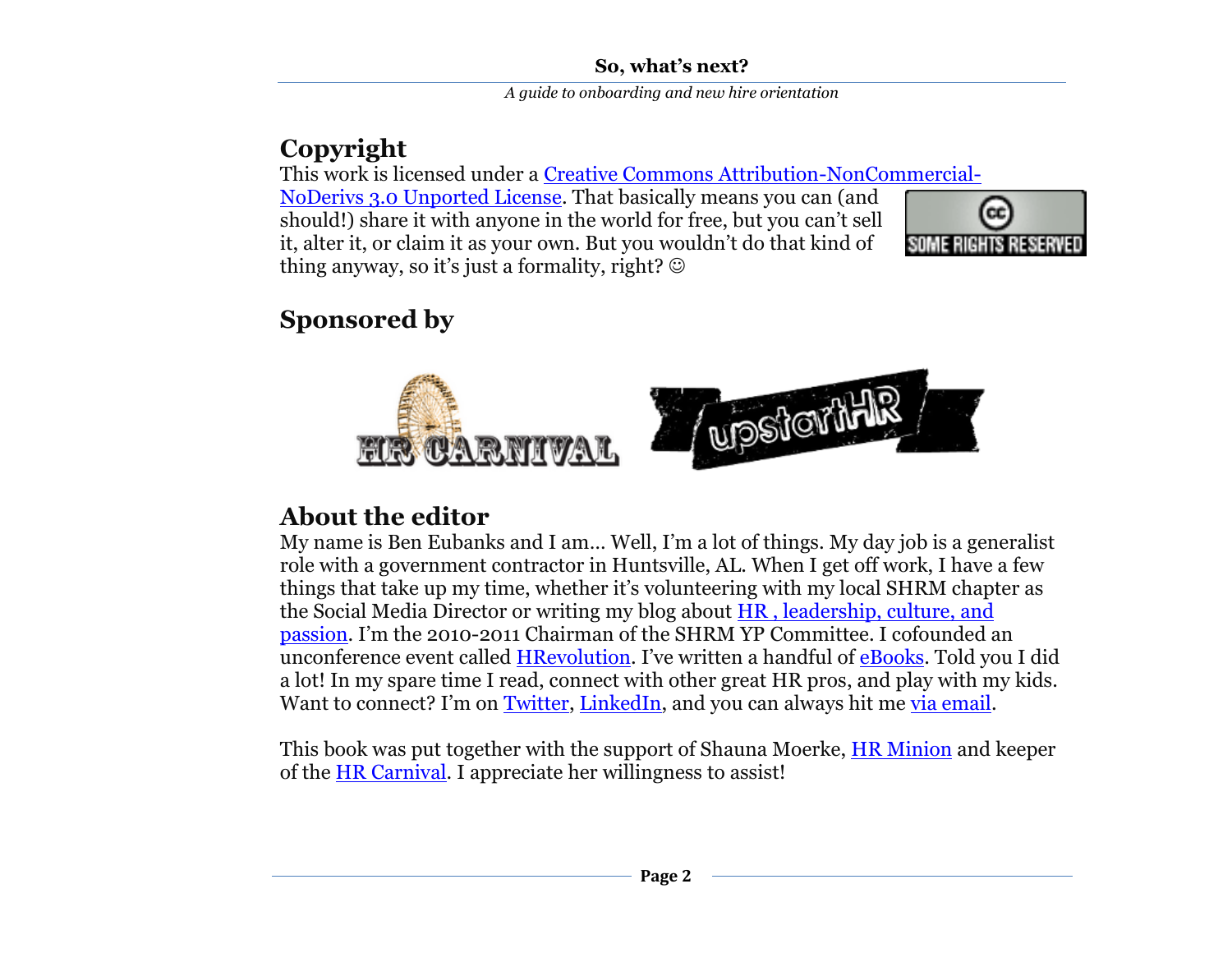# **Introduction**

When I decided to pull together this content about onboarding and new hire orientation, I had never participated in a good, solid onboarding experience. Maybe I was a little selfish and wanted this stuff for myself. :-) Since then, however, I have had a great experience with my current employer. In fact, their orientation process is even more amazing since this company has historically hired only five to ten people *per year*.

My orientation experience was ideal for me. I spent a lot of time with my manager (and still do). She got me connected to the people with the "real scoop" on what goes on dayto-day. I had a special meeting with the CEO so he could explain the culture and values that govern the organization. And that was just in my first few days.

Some of you laugh at the five to ten people per year statistic I mentioned. You're closer to 200 or 2,000 per year. That's fine. Just because you hire more people doesn't mean you can't try to do it just a little bit better. Think about it, if you're able to make a better impact in your onboarding process for just 10% of 2000 new employees, you have 200 people who are more likely to be engaged, productive, long-term contributors. *Not too shabby, eh?*

This guide is organized into a few loose sections. First we have the personal stories and experiences. Next we have some "how to" content to make you think differently. Finally we have a few pieces that are manager-specific, because with their higher levels of responsibility and authority, it's crucial that it's done correctly.

I hope you enjoy this guide and learn some new tips and tricks. **Note the wide margins.** I leave those so you can take notes, scribble ideas, and make connections between what you read and how things are at your own organization. By the end of this guide you should have a handful of ideas to follow up on. Have fun!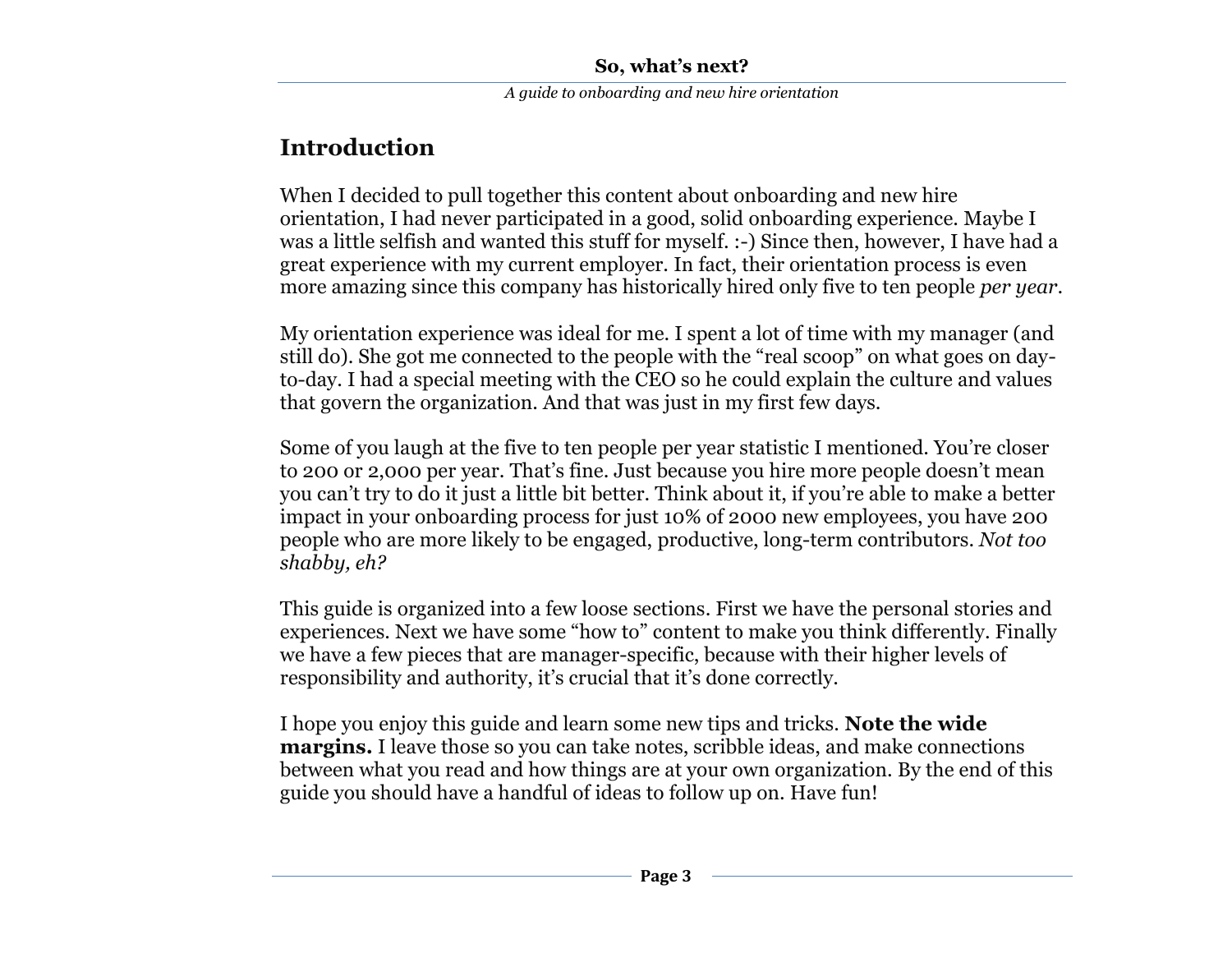# **Was It Something I Said? (Buddy's Lament)**

Perhaps it was. Or maybe I just walked into the wrong room. I don't think so. It looks like the same room I was just in a mere four weeks ago.

In fact, four weeks ago, I was here and everyone I met was so nice. I met this person and that person. They were all congenial, handshakes and laughter. There were conversations about teamwork and benefits. By the time I left, my head was spinning so much I felt intoxicated. I couldn't wait to return. When I got the call that I was being asked to return for a permanent stay, I was beside myself. I called everyone I knew because I just landed a job.

That was when I was a "person".

Now it's two weeks since my first day. I am now an "employee". My noun is different. So is this place. My name is Buddy and this is my story.

On the morning of my first day, I walked into the office. I told the receptionist I was here to meet with the HR representative in charge of orientation. When the HR rep greeted me in the lobby, he indicated he had no idea who I was or why I was there. I thought this was weird. But I chalked it up to a small miscommunication.

Because the HR rep couldn't adjust his schedule for me, I sat alone in a small office with just a table and chairs. After sitting there for over an hour, I overheard my new boss outside the office speaking to the HR rep. I overheard my new boss say, "What's he doing here?" The HR rep replied, "It's his first day. Didn't you know?" I remember convincing myself I must be mishearing this.

My new boss came in. He was polite but noticeably bothered. His mood was quite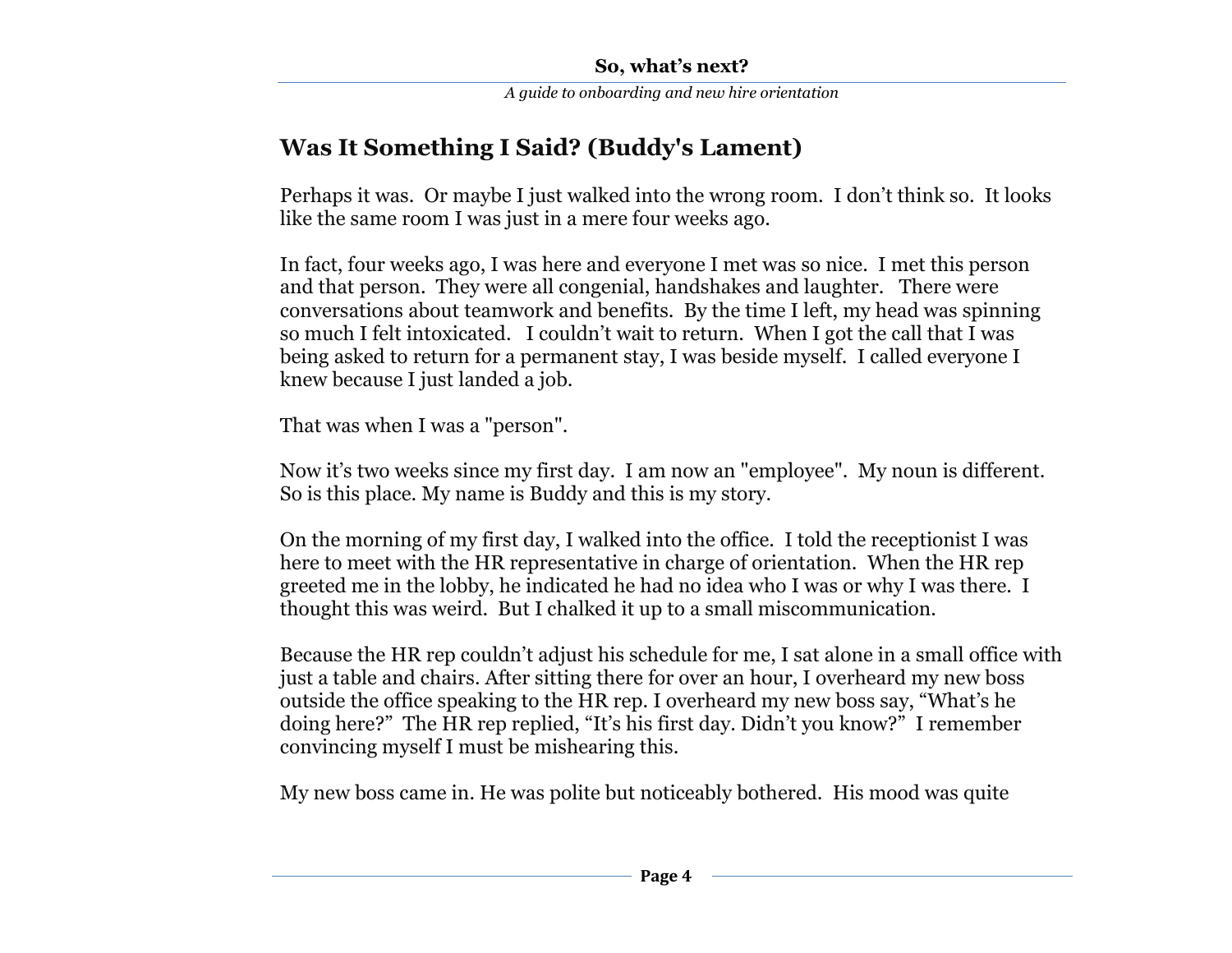*A guide to onboarding and new hire orientation*

different from the times we met during the interviews. All he said was, "Well let's get you started." No "hi." No "how are you?" No "glad to see you."

As we walked down the hall, my new boss mentions that there is no new workstation for me as of today. For the time being, he said I can sit in one of the project rooms. I asked when I will have my own space. The response was, "Soon."

On my second day, I walked in feeling a little down. The day before was weird. But it did not prepare me for what was going to happen next. My boss walks into the project room and asks me if I have the memo ready for our meeting. I replied, "I didn't know we had a meeting." My boss looks at me with disgust and says, "You gotta be more prepared than this," and walks out. I stood there in shock with my jaw on the ground. I had no idea what he was talking about. It's my second day and I'm already being scolded.

By the end of my first week, I still did not have an official workstation. I never met with the HR rep to discuss benefits or payroll schedule. Only a few co-workers introduced themselves. But worst of all, my boss had already expressed disappointment in my work. I didn't know what was expected of me initially and so I was unsure of how to make sure it didn't occur again.

I'm at the end of my second week. I have a workstation now. But very little else has changed. My boss and the other co-workers barely speak to me. I'm not sure when I'm getting my first paycheck. I'm not really sure when my health insurance goes into effect.

Actually though there is something that's changed. When I arrived here two weeks ago, I was so happy. Today, I feel like a fool that made the biggest mistake of his life.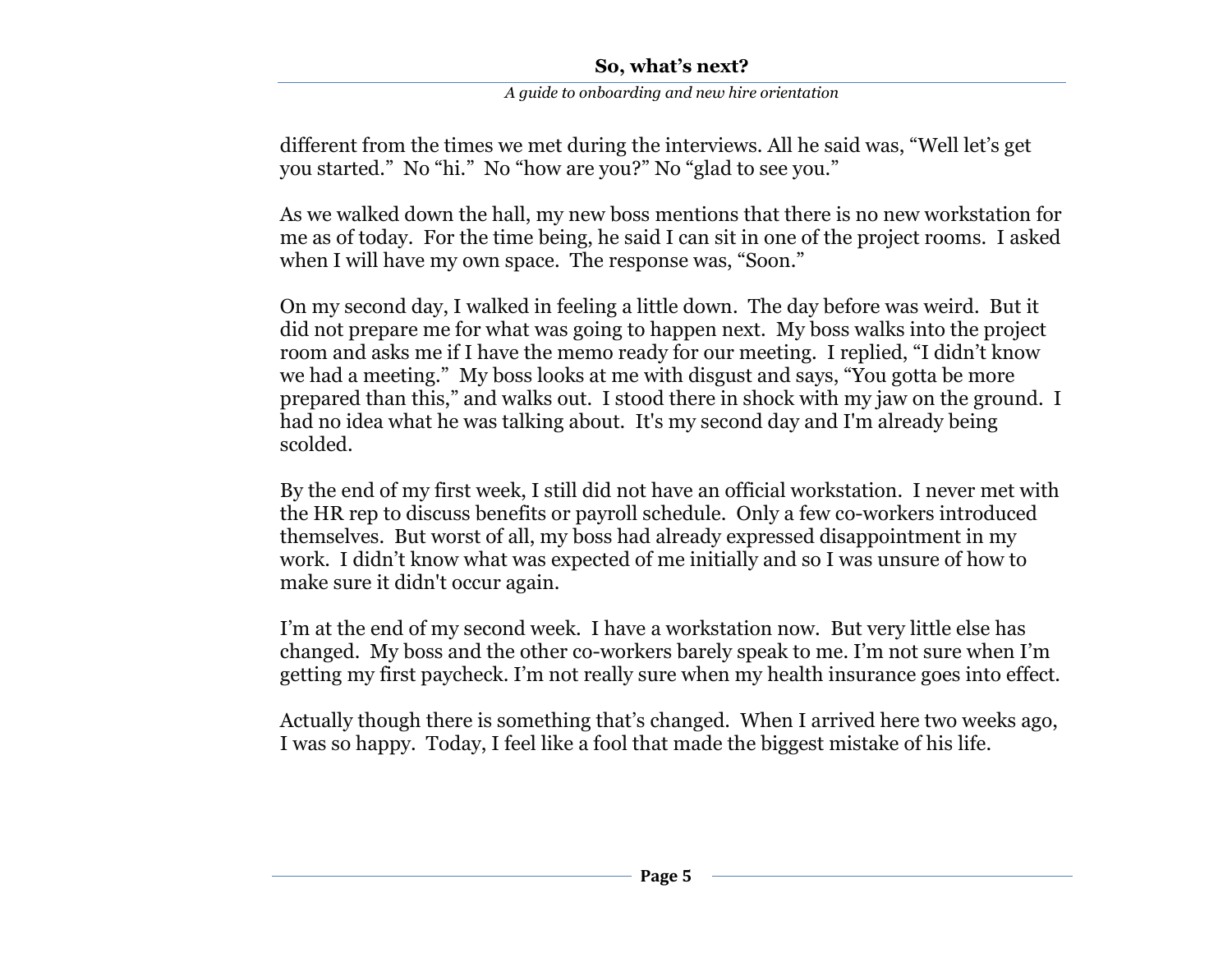*A guide to onboarding and new hire orientation*

Note: I am not Buddy. But I know Buddies. Perhaps you know buddies as well. Maybe you were once a buddy yourself. The point is, when a "person" walks into your organization, they should walk out everyday as a "person". If they walk out as an "employee" they may not come back.

*Paul Smith is the author of [Welcome to the Occupation.](http://www.welcometotheoccupation.com/)*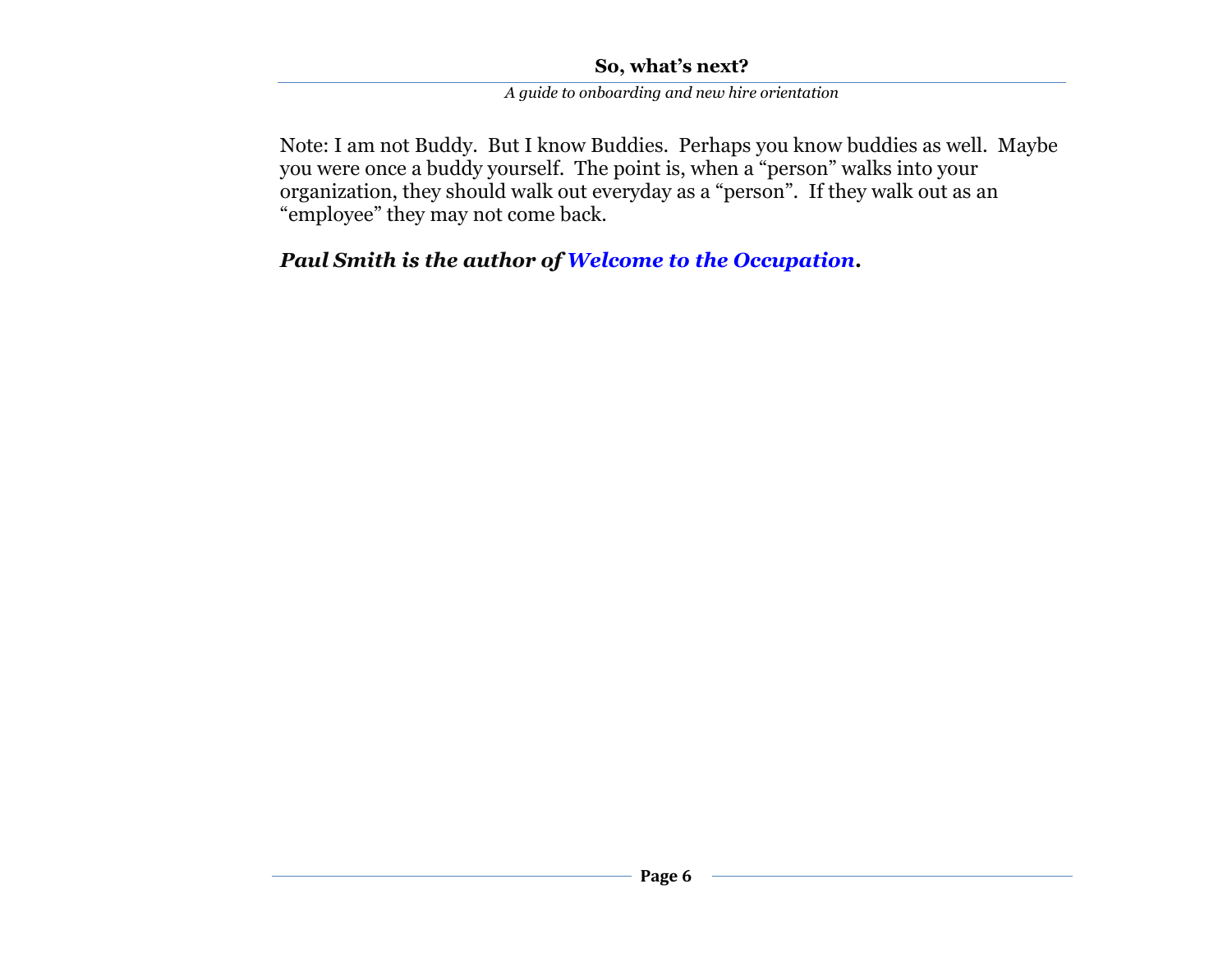# **Wanted: A positive onboarding experience**

It's a great read and made me think about my own "first day" experiences. Unfortunately, I'm long overdue for a good one.

## *Job #1*

My first job post graduation was at Margaret's Employment Service. I responded to a "Help Wanted" sign in Margaret's front yard and when I met her  $-$  a recruiter for 30+ years – she put down her phone only long enough to say "You're hired". I was provided a desk, chair, phone and the Yellow Pages and my training consisted of "Make calls". So I smiled and dialed. Within a couple of weeks, someone actually talked to me at a bank that was hiring and I scheduled an interview. For me. I don't think Margaret noticed when I left.

## *Job #2*

My new job was an Internal Auditor position – a job typically filled by Finance grads and MBA's. Clearly, someone wasn't paying attention in the interview process. (*Me.*) My first day involved showing up in the wee hours of the morning to drive to a branch office where, like Ninja, our secret arrival was timed with the opening of the doors. Once inside, the auditors scurried off immediately to capitalize on the element of surprise. I was instructed to count and balance the cash drawers of the Tellers. And I had no idea how to do that. Left alone to count more money than I'd ever seen in my life, it wasn't pretty. One. Two. Three…

## *Job #3*

After 18 months of terrorizing bank employees, I networked my way into an HR Manager position in a small company. On my first day, I entered the Plant Manager's office full of youthful hope and exuberance. He looked at me and said: "I don't know anything about HR. Don't expect me to help you. There's some books in your office."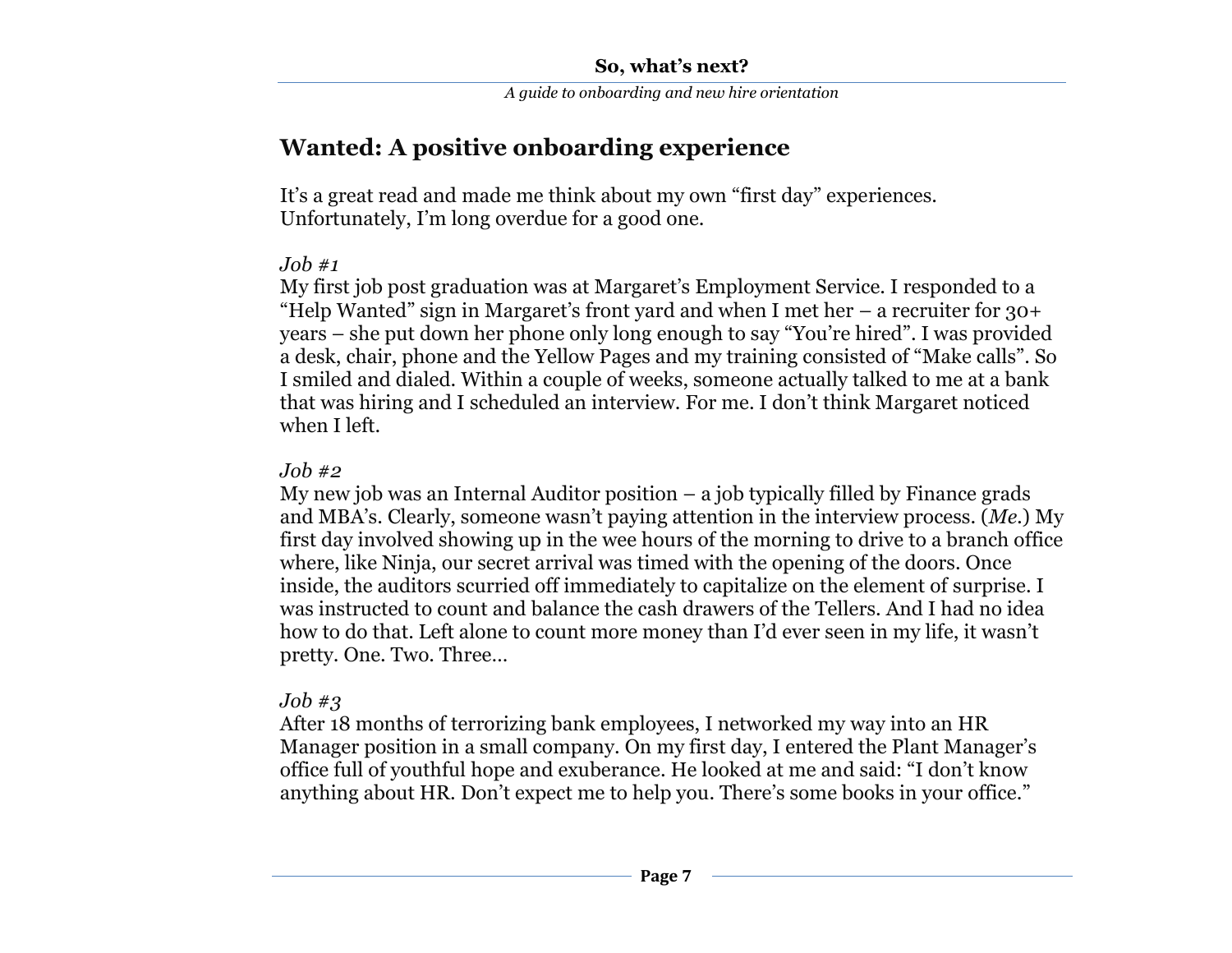And he went back to smoking his cigarette. So I found my office and started looking at books. I was a little less hopeful, but thrilled to finally be working in HR. Even if no one else cared.

## *Job #4*

A few years and a relocation later, I took an HR role with a new start up that was part of a bigger company. On my first day, I showed up at the main office as instructed, but since I'd been hired for the new company (still being built) and I wouldn't be located there, there was no place for me. My boss suggested I find an empty desk and make plans for recruiting and training the new employees that would be needed. I worked on that project (making plans) for the next 5 months at random locations before the new building was finished. During that time, I worked in a crowded office, but wasn't really part of a team – because there wasn't one for me yet. As a result, I attended lots of meetings with myself. They were very efficient.

# *Job #5*

Eventually, I was recruited to a position at a company with a new CEO who'd been brought in for a turnaround and wasn't seeing eye to eye with the VP of HR. It was a confidential search, so once the current VP was notified of his unplanned departure, the CEO and I were supposed to meet with him the following weekend while the offices were closed so he could pass the torch and provide me with the keys to the kingdom. Except the CEO forgot to show up that Sunday so it was just the two of us. *Awkward.* The next day I met with the HR team that had just been informed of my arrival the Friday before. They told me that because of the changes that had taken place and the way things were handled, they felt like outcasts. And I knew how they felt because I'd been there before. Thankfully, we were able to fix that.

So why the big FAIL when it comes to onboarding?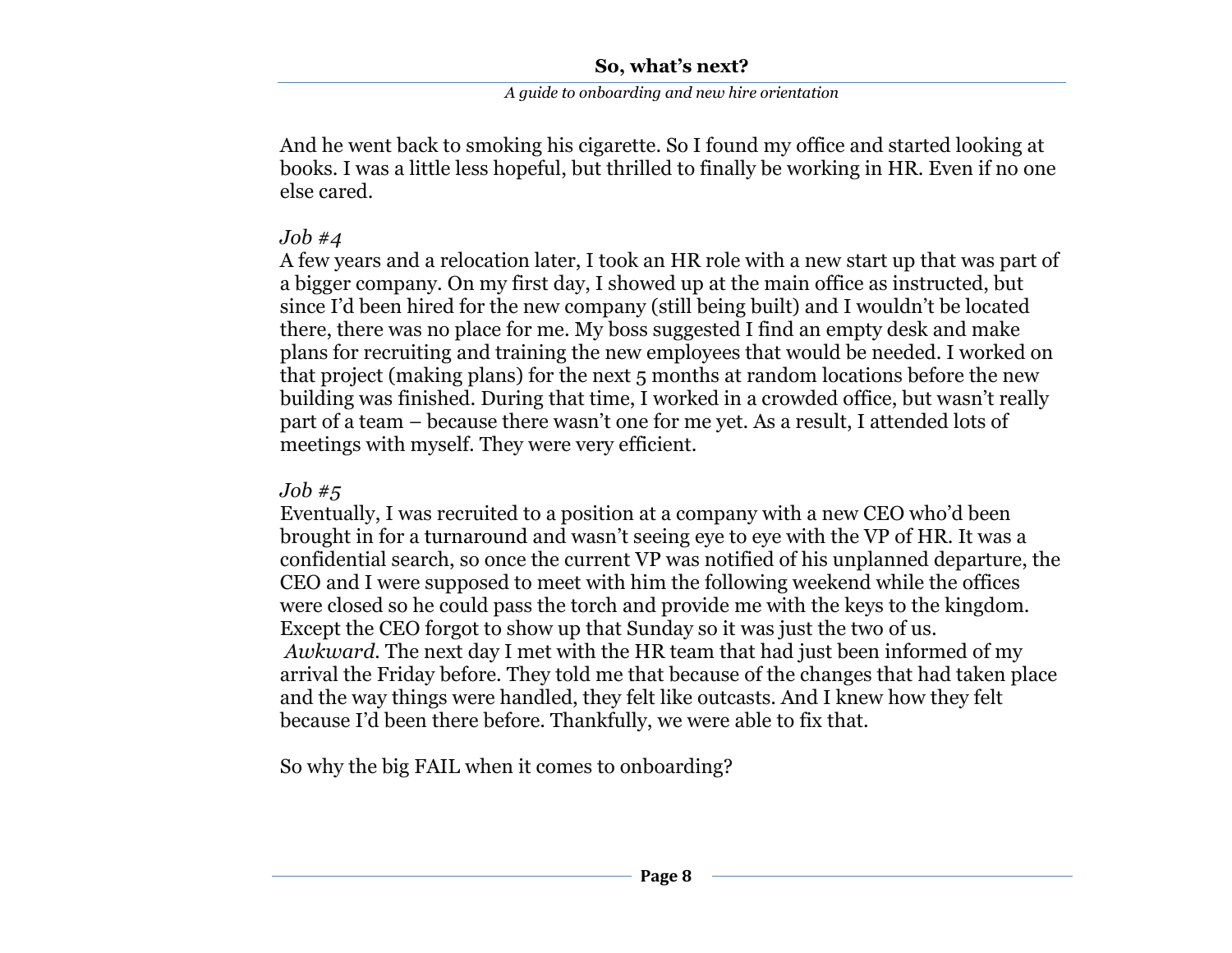*A guide to onboarding and new hire orientation*

All of the companies that I worked for were great places to work (except maybe Margaret's) and they were filled with smart and capable people. A couple of my bosses were even amazing and inspiring Leaders to work for who really challenged me and helped me to grow. But all of the companies I've worked for – both the small ones and those in the Fortune 500 – failed me as a new hire on my first day because they didn't plan effectively for my arrival or take the time to make me feel welcomed. Research shows that [90% of companies believe that employees make their decision to](http://www.hreonline.com/pdfs/10022007Extra_AberdeenReport.pdf)  [stay at a company within the first six months,](http://www.hreonline.com/pdfs/10022007Extra_AberdeenReport.pdf) but many of us have experienced an onboarding process that started our career with the company off on the wrong foot. Things that make you go hmmm…

Do you have an awful new hire experience similar to or worse than mine? What was your worst (or best) first day/week on the job like?

## *Jennifer McClure is the author of [Unbridled Talent.](http://unbridledtalent.com/)*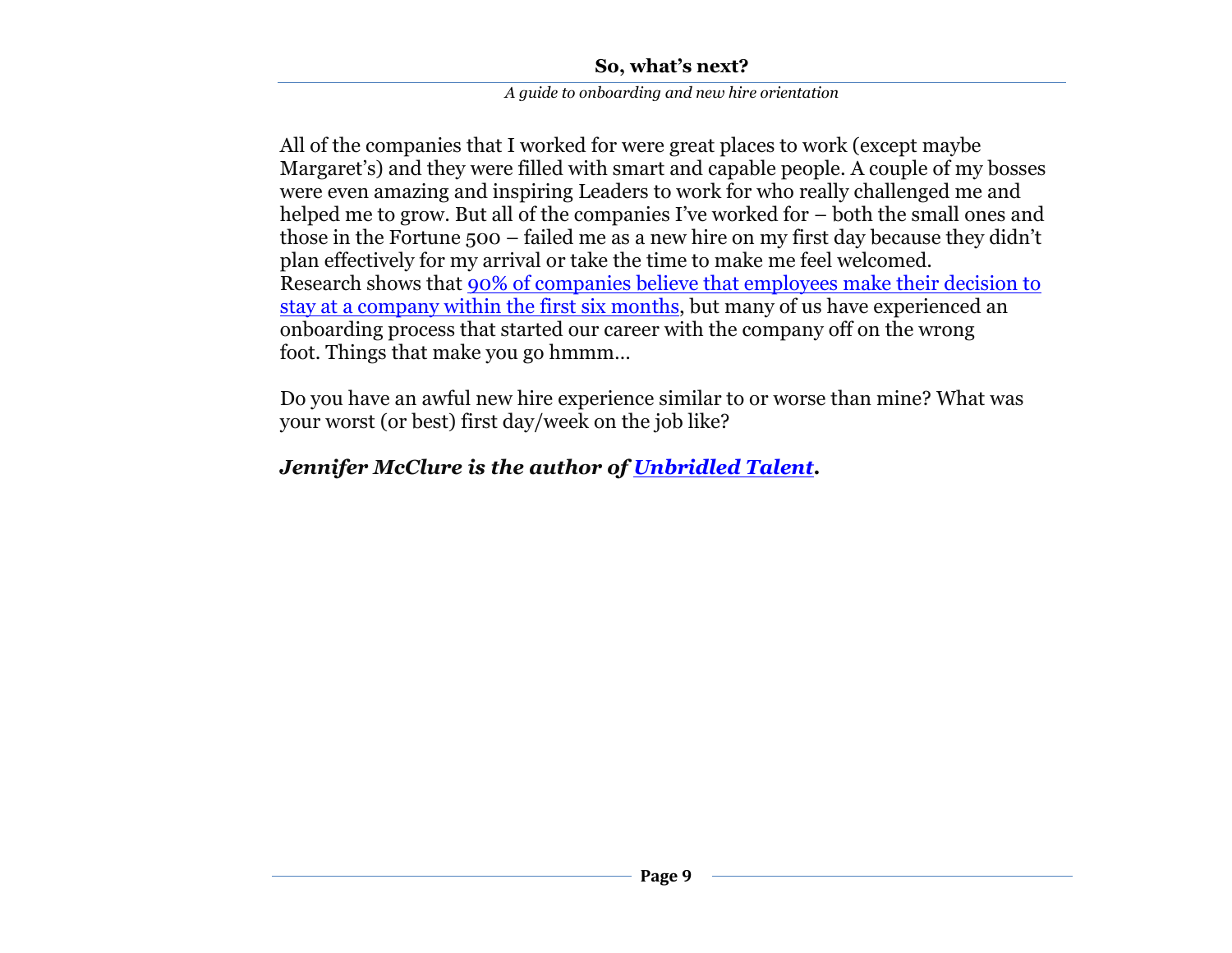# **New Hire Orientation—The Musical**

If you've had a job in your lifetime then you've been subjected to new hire orientation of some kind. Whether that was someone putting a paper hat on your head and telling you to up-sell with fries on each order or if it was a more formal orientation program in a large organization, you've been through it. And, from most accounts, it is typically the most boring time you'll spend in your working career.

I have to admit that my current organization does a great job orientating new employees. The experience was factual, yet very personal. It kicks off with over an hour with the President. It includes lunch with your new supervisor, receiving a surprise delivery of your favorite candy or snack. See, early in the day they have you fill out a card that has your favorite drink, snack, candy, month/ day of birthday, how you like to be recognized, favorite store, etc. The card is about 4 x 6″. You turn it in and forget about it. Then, when you're off having a nice lunch and tour with your new supervisor, the orientation facilitator runs out to get either your favorite candy or snack and it's waiting for you at your seat after lunch. For me, it was the perfect touch that let me know that I matter. It doesn't cost much and the feelings it generates are worth a million bucks.

Then we start acting out policies with skits. The skits are fun. No one really wants to do it at first, but once a group of three strangers takes on the dress code or confidentiality policy and acts it out, it's hysterical. We get crazy and people pretend to be Tom Cruise or reporters from the National Enquirer. It makes the more boring, dry policy part pretty memorable.

It not only made me feel immediately like part of the team, but showed me that fun is allowed and encouraged in the hospital. But what about all the companies that are still using a model of sign these papers, watch these boring Power Point presentations, etc?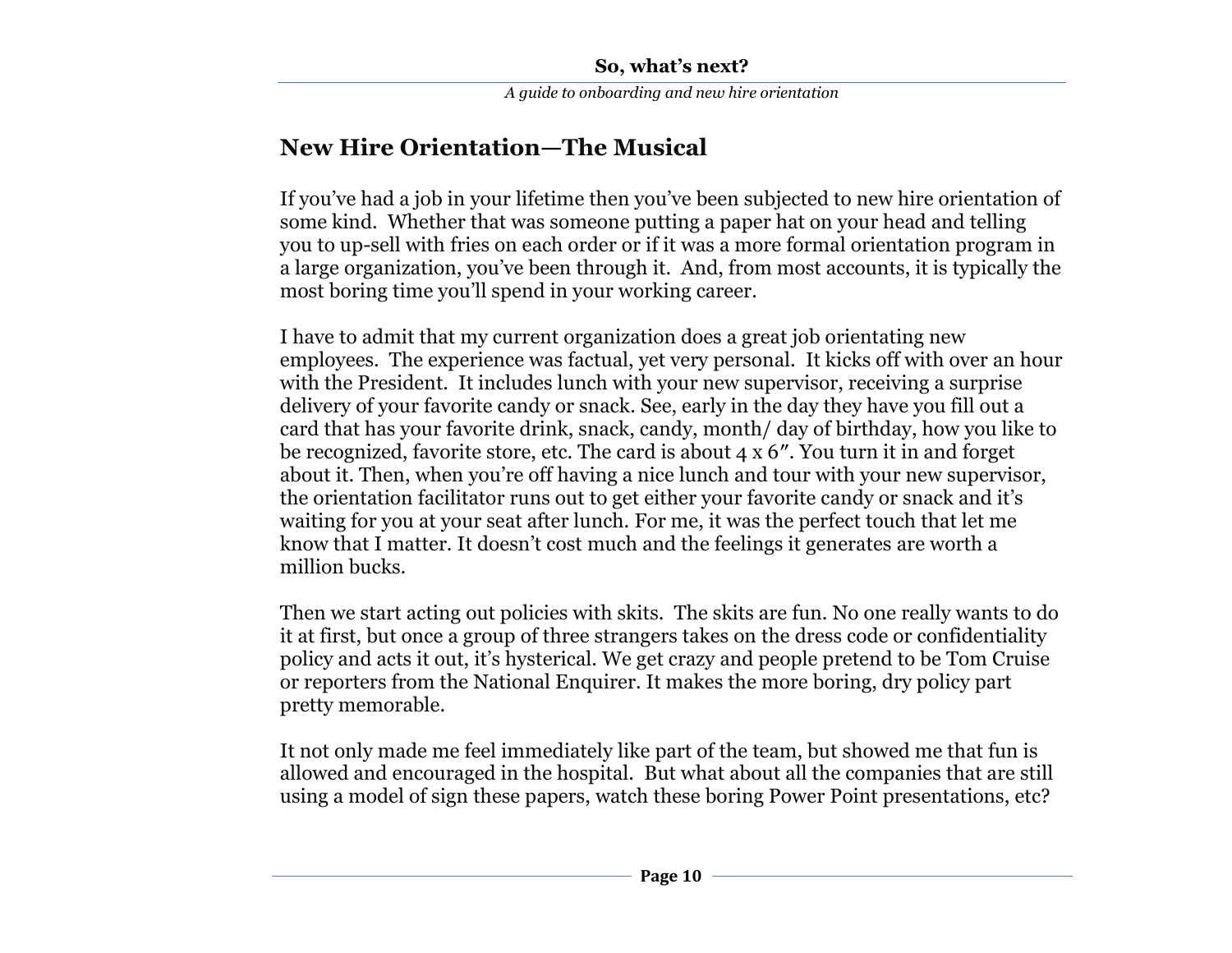*A guide to onboarding and new hire orientation*

I joke at work that I would like to change our employee orientation to be like a Broadway musical since it's held in the auditorium and that would be a way to bring fun, creativity, and passion to the event. **Well, today you have the power to make changes to your organization's employee orientation program. What is one thing you would take away? Anything you would add, create or include?**

*Trish McFarlane is the author of [HR Ringleader.](http://hrringleader.com/)*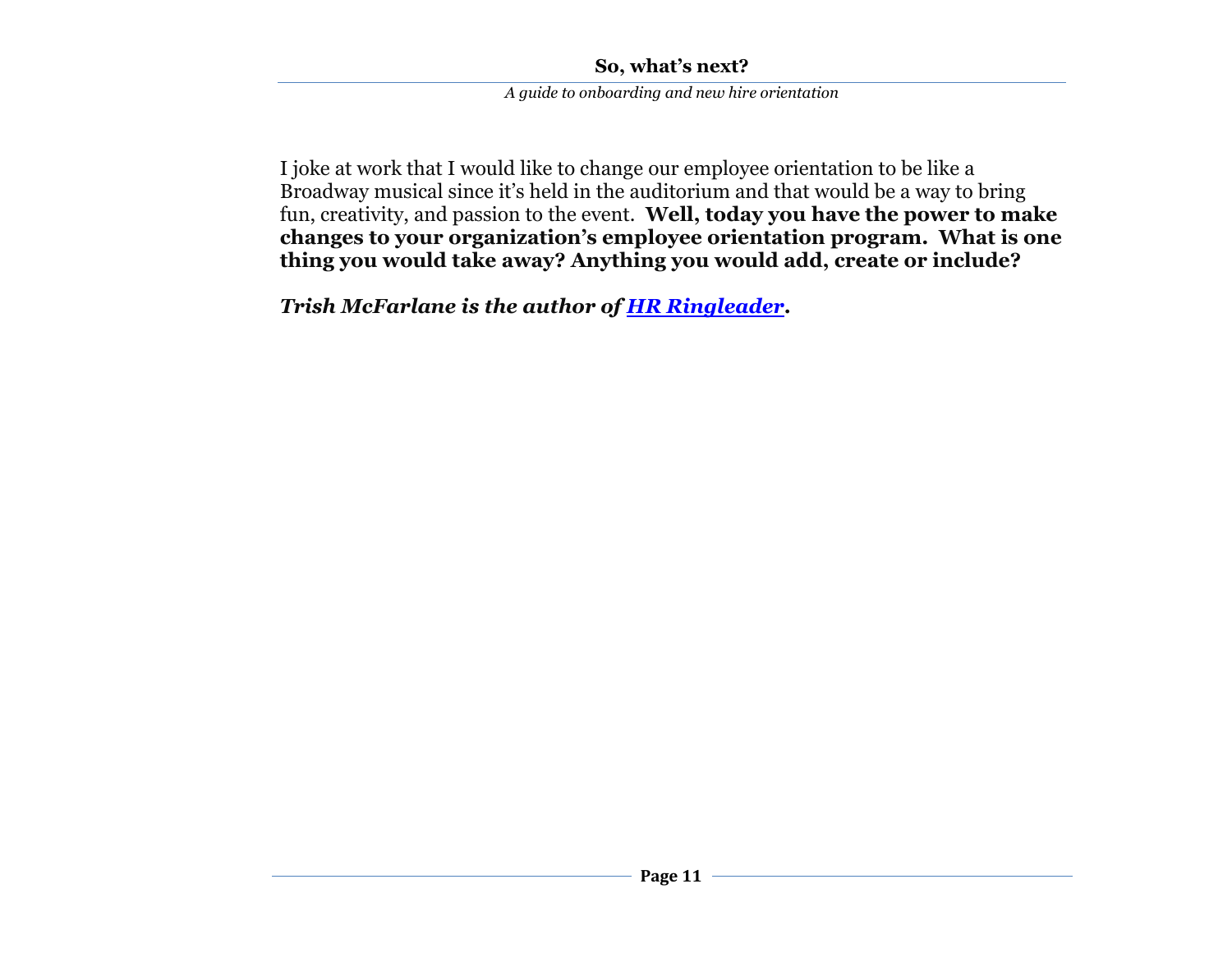# **Don't waste new hire orientation!**

Let's see a show of hands: *Who has ever read an employee handbook?*

OK, I have, but only the ones I helped write. Mind you, I'm not implying that the employee handbook isn't useful or popular. And if your desk wiggles it makes a great wedge.

Now let's have another show of hands: *Who's attended a New Hire Orientation (NHO) that consisted mainly of walking through the employee handbook?*

Well, not surprising, really, since it's the only way to get people to read it.

Far be it from me to diss the employee handbook or argue with the need to familiarize new employees with its contents. After all, the employee handbook exists to protect the company from employee lawsuits so we have to have it.

And frankly, it's probably not even worth making it less boring, since most people still won't read it unless it's composed of Tweet-sized sound-bytes that pop up on their iPhone while they're updating their Facebook status.

My point is simply this: *If you're New Hire Orientation process consists of presenting the employee handbook and reminding new hires about deadlines for benefits enrollment you're missing a golden opportunity to create a feeling of connection to the enterprise.*

Connection is a feeling of belonging and is strongly linked with engagement. We talk about 'hiring for fit' but the real magic happens if you can create a corporate culture that brings diverse people together.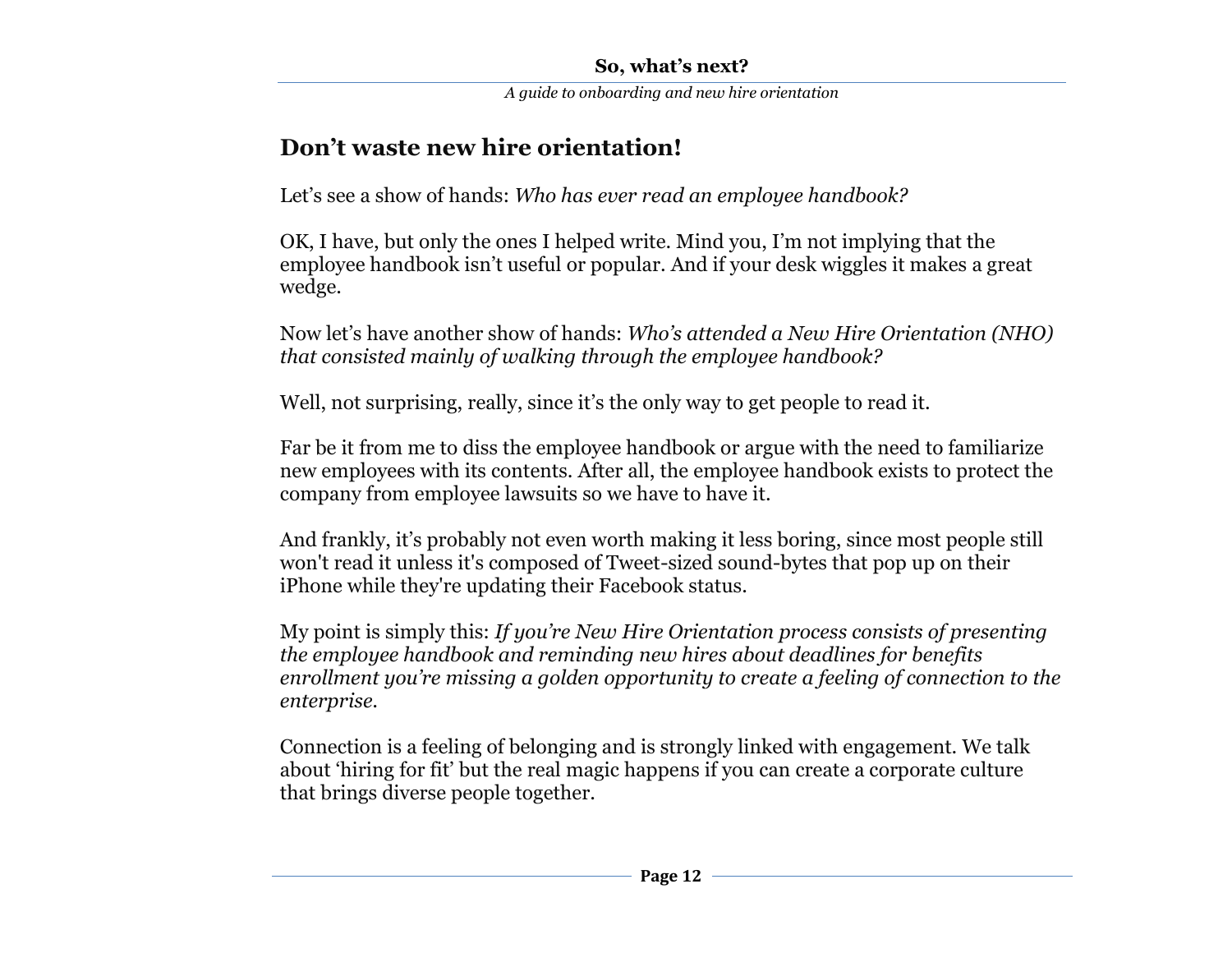*A guide to onboarding and new hire orientation*

Here are some ideas for creating a more meaningful NHO and onboarding experience:

## **New Hire Orientation**

**Welcome** – Express how truly happy you are that these fabulous people have decided to join your company. Perhaps the CEO can say a few words, although depending on how often you hire that may not be realistic.

**Who we are** – There's no feeling like pride in belonging to something bigger than yourself, so tap into that and shake your great company booty! Connect the dots between your amazing company culture and how people can be part of it.

**Start group** – People who start together have a higher chance of building lasting bonds as they spread out over the company. Help your new hires define their first network at your company by assigning them to a start group.

**Fun activity** – This is a chance for the start group to get to know one another and begin identifying itself as 'us'. Mind you, it can go too far, as when my start group at a large consulting company had to run through the office singing, 'We Are Eager Beavers.' But it did break the ice.

# **Onboarding**

**Company email** – Let everyone know about your fine crop of new hires. Send an email around, or post the information, introducing new hires with bio and pictures. Encourage employees to make them feel welcome.

**Team lunch** – Please don't just turn new employees loose with a vague introduction to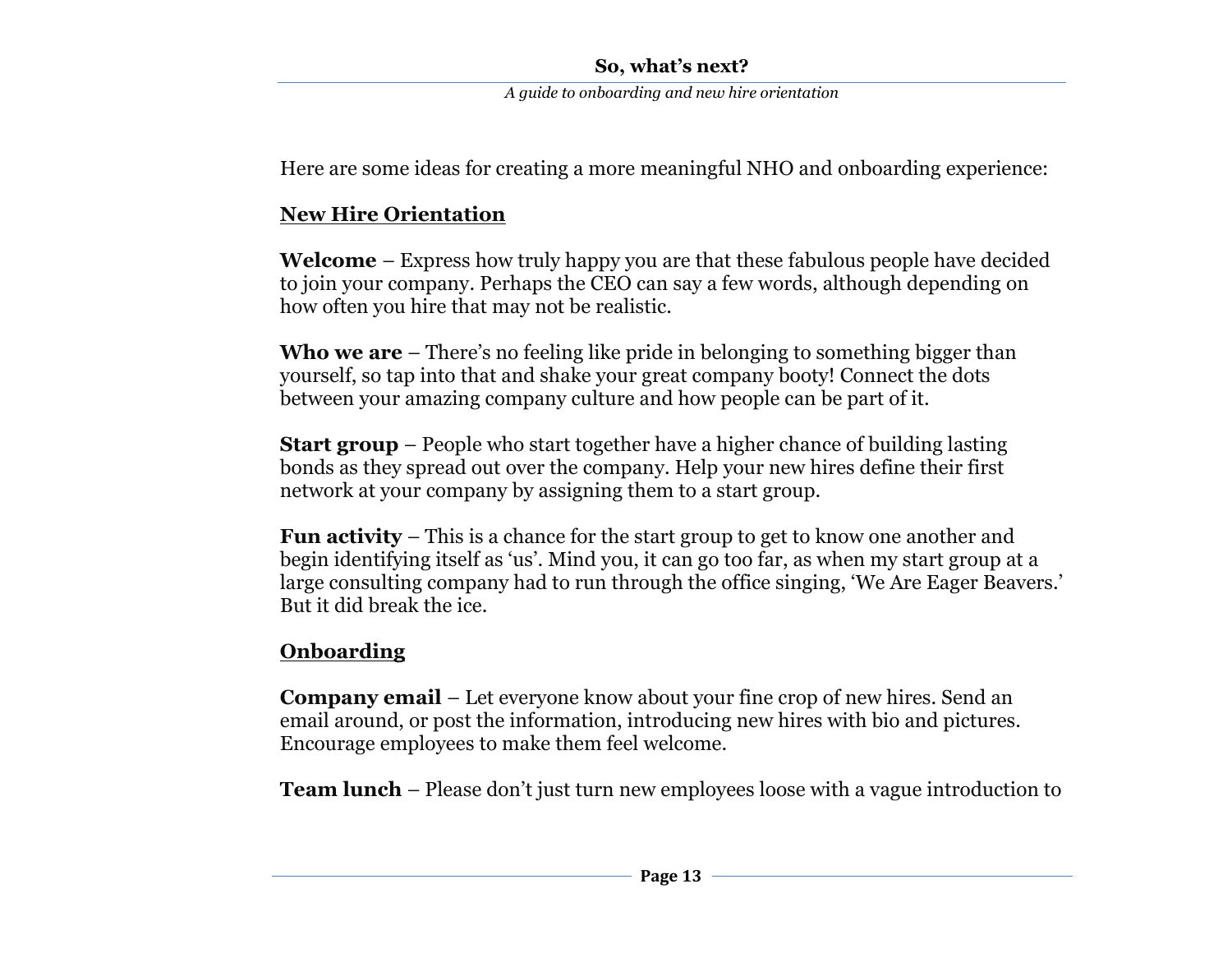*A guide to onboarding and new hire orientation*

their new co-workers. Nothing promotes team spirit like free food.

**Buddy system** – Every new hire should have a 'buddy' on their new team to show them the ropes.

**Mentor** – This is advanced onboarding but it's a great advantage to new hires if they have someone higher up than their own manager in the organization that they can turn to for career support.

**Have stuff ready** – Every day a new hire sits around without a desk or wondering what to do or unable to get started because the new laptop hasn't been configured yet is money wasted. Not to mention frustrating for the new hires, who are eager to dig in and start proving themselves.

**Make admin easy** – I once spent two weeks enrolling in benefits. I kid you not, it was so hard! Either offer a great online enrollment experience or have someone available to help people navigate the complexity. Don't waste that sweet new hire momentum on kludgy administration.

**Start group debriefing** – After a few weeks have passed, bring the start group back together again to discuss first impressions before they are completely desensitized to your crazy inefficient processes. It's also a good chance for the start group to meet up again, if they haven't already.

One final show of hands: *Who still reaches out to people they worked with years ago, with questions or just to hook up for lunch?*

A feeling of connection makes people **want** to come to work. Don't miss out on the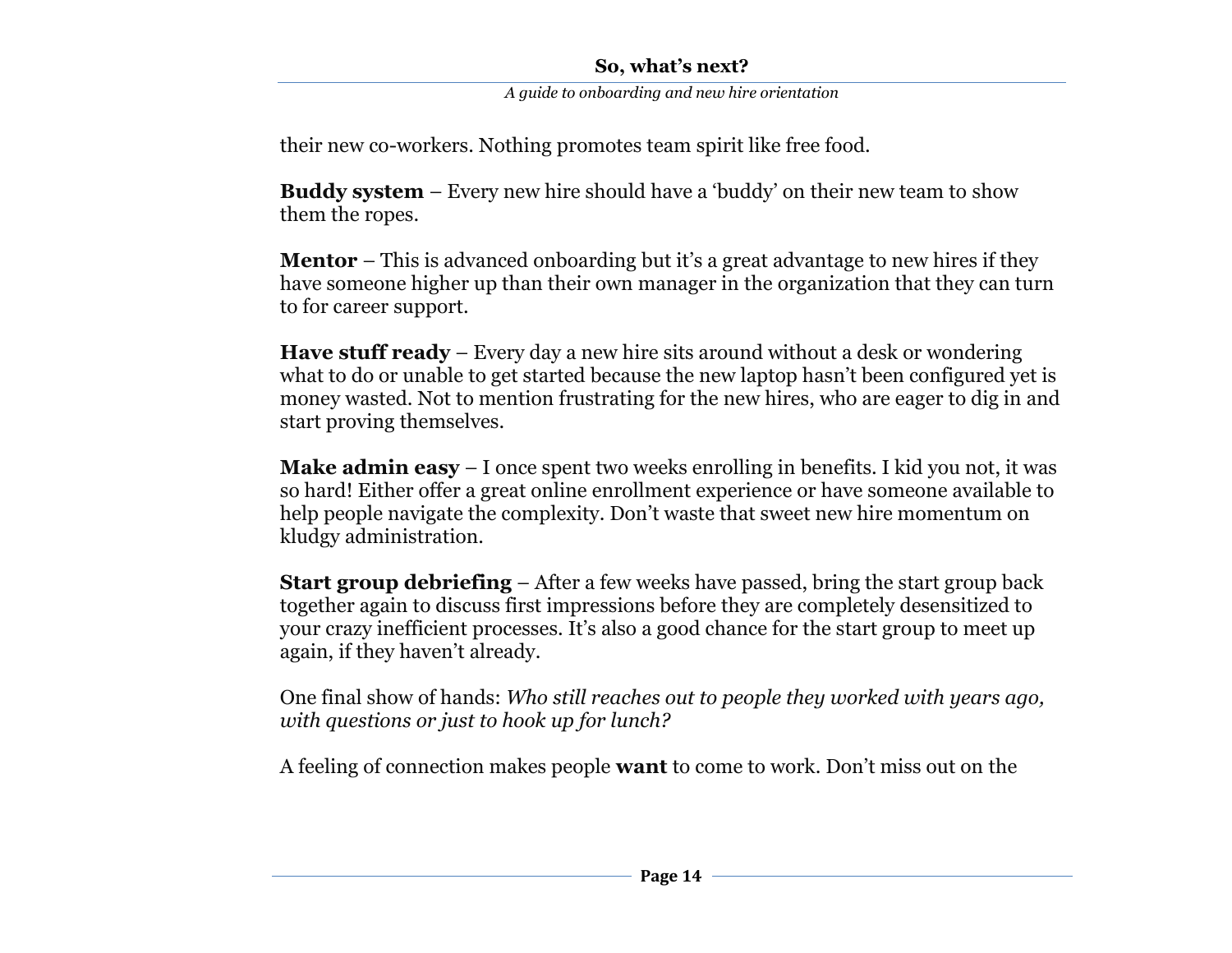*A guide to onboarding and new hire orientation*

golden opportunities provided by NHO and onboarding to help people feel connected from day one.

*Laura Schroeder is the author of [Working Girl.](http://ls-workgirl.blogspot.com/)*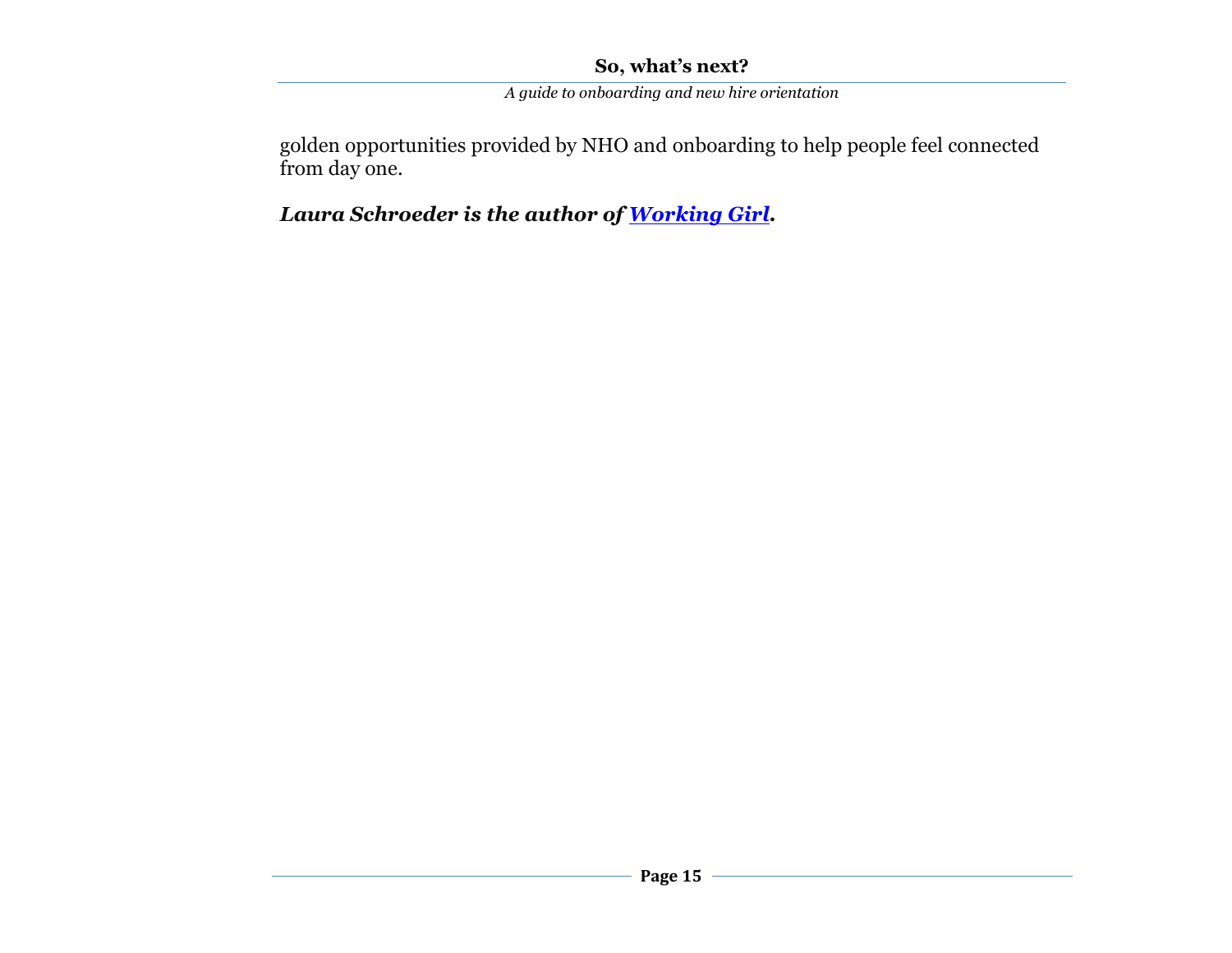# **Streamline and Improve your Onboarding program**

Onboarding is one of the most critical times for new employees and their employers. In every company I've worked with, our highest turnover tenure was 0-6 months. Next is usually 2-5 years.

I've worked on projects that focused on improving our onboarding process and results. Here are a few things that have been implemented and how they turned out.

- New Hire survey: Short, online surveys at 1, 3 and 6 weeks. How is the job, does it meet your expectations, do you have what you need to succeed. Extremely low response rate, taken offline after three months.
- Company branded backpack designed for carrying laptops. Given to all employees, even those who work in a factory setting with no laptop. Discontinued after first batch.
- Company branded Carhartt jacket. Given to all employees, even those in office positions. In the south. Discontinued after second batch.
- Absorbent stone coaster and company branded pint glass. Used to gather dust on desks, as well as pencils. Discontinued after first batch.
- Online training for code of conduct, ethics, foreign corrupt practices avoidance, performance management system, expense reports, time and attendance, building layout, benefits, payroll, holidays, company profile, executive profiles, intranet, internet, email, network, help desk, phone system, cafeteria hours. All to be completed in first two days. Number of questions to HR in first week increased by 2048% (approximate).

Here are the things that worked well.

Week one agenda planned to have employee meet team, key partners, and peers.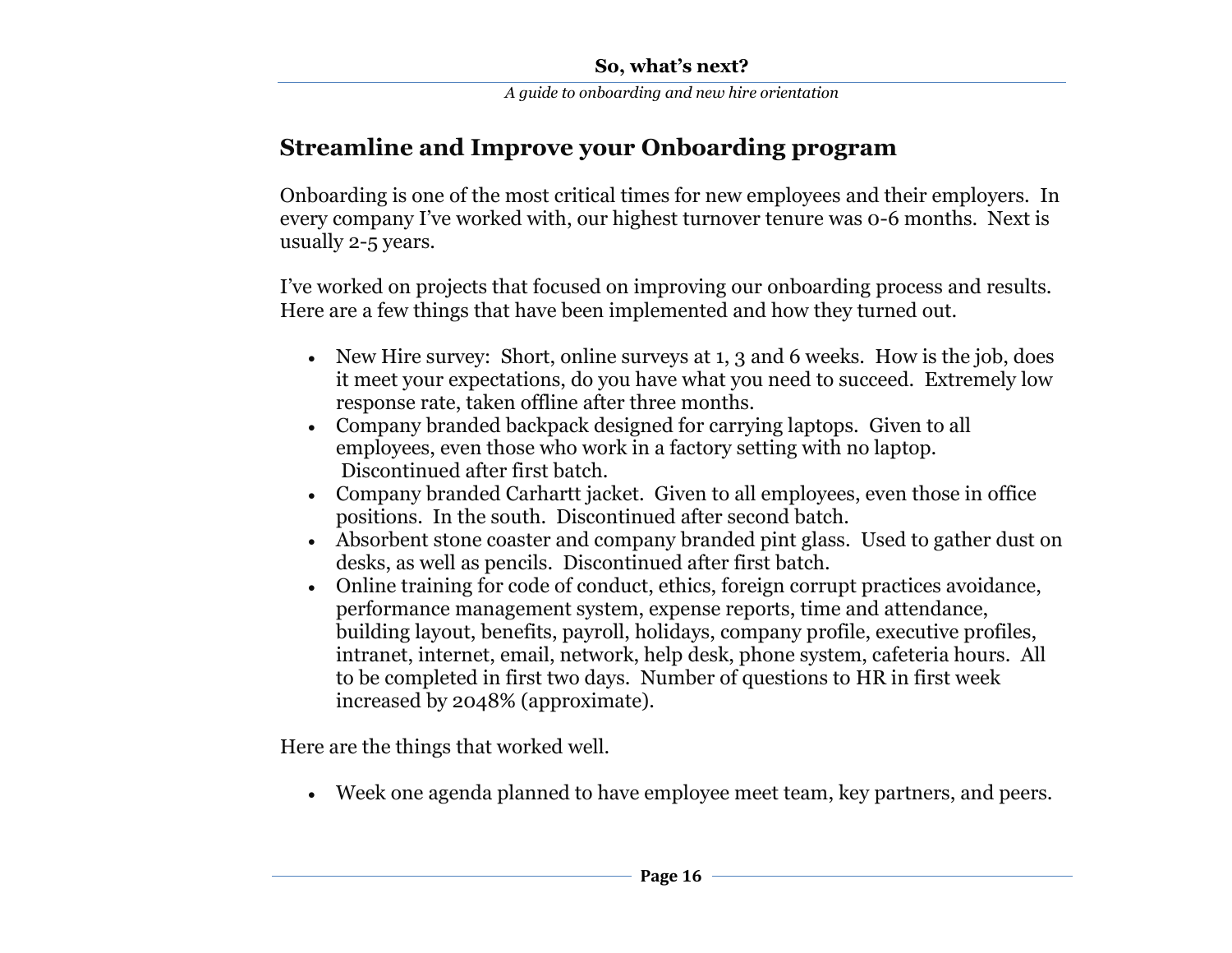#### *A guide to onboarding and new hire orientation*

- Program designed to ensure desk, computer and phone in place prior to day one.
- Online forms to allow taxes, benefits and emergency contact information could be recorded online at the employee's leisure, even before day one.
- Designated peer mentor for employee to shadow for first week to learn location, culture, norms, and bathroom location.

What's the difference? The first batch was waste. It is a group of unwanted, inappropriate or overwhelming items that interfered with the simple task of getting your bearings in a new home. The second batch was value, providing the things the new hire needed and wanted. So how did we figure out the difference?

## *We asked them.*

So when you are designing programs and thinking of all the great things that can be done, don't forget to stop and ask the end user what their requirements look like. Find out what they need, and then be relentless in refusing to spend time and money on the things that don't.

## *Dwane Lay is the author of [LeanHRBlog.](http://leanhrblog.com/)*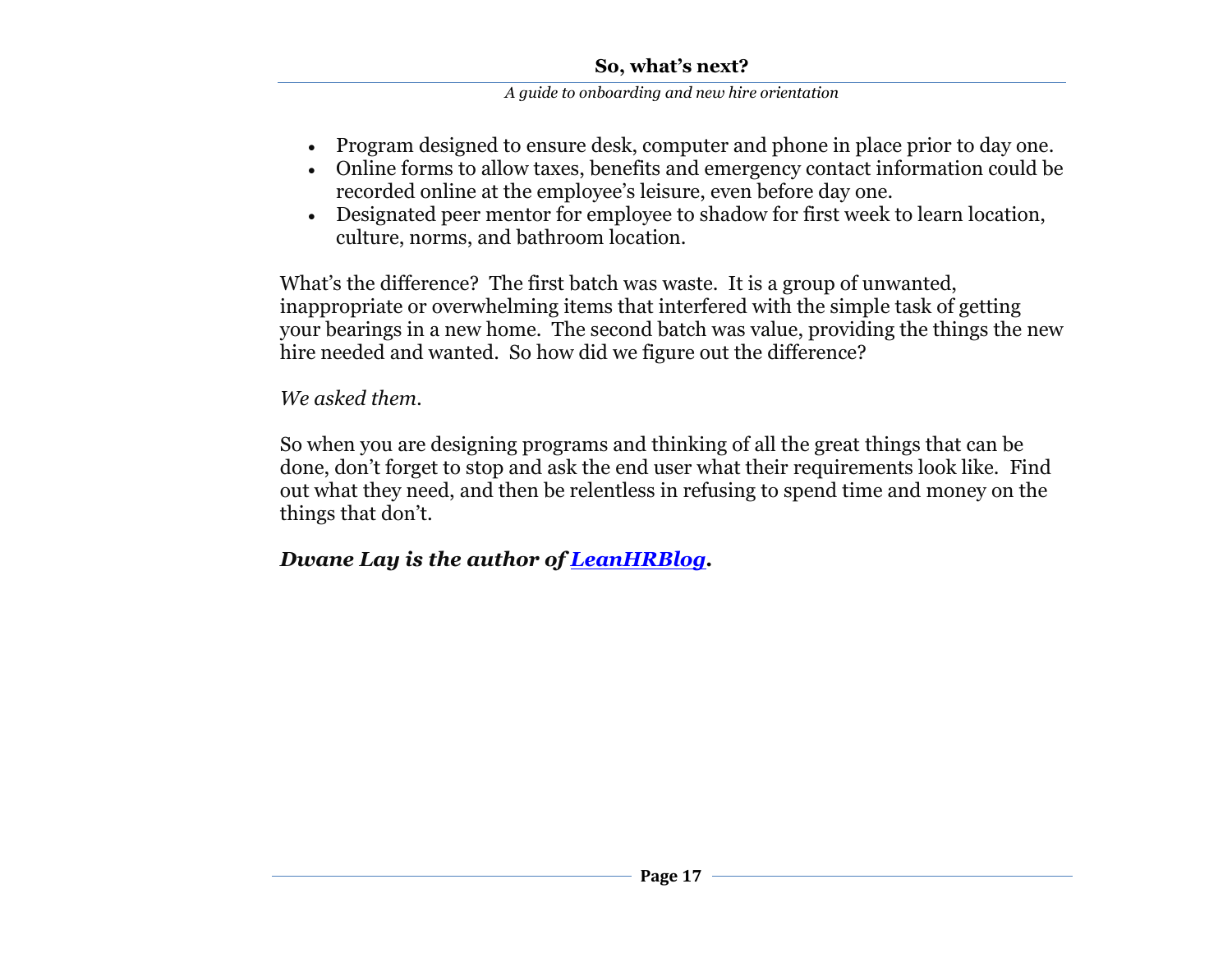# **On Boarding – Are the Signs Clear?**

Personnel has now become Human Resources and orientation has morphed into what is now called Onboarding. Anyone in HR in this century knows what Onboarding is supposed to be, but it really is unique to every organization. There is no one size fits all approach. Many approaches will contain most of the same elements, but a good program will be built to order for the organization. You just can't go to a vendor and buy a program off of the shelf or off this task to some perky contractor. If it is going to work you have to own it.

Each employer must develop and continually improve their onboarding process. It is like any other process though, you might have all of the right elements but if you don't assemble the thing properly it doesn't work.

So how does it start? Well, even prior to the first day, as the employee's new employer we are sending messages and expectations about our organization. How did you treat this employee in the interview process? Did you make them wait in a lobby for 30-40 minutes past the time they were scheduled for an interview? Was everyone who spoke to the prospective employee courteous? Did you follow-up with them in the time frames in which you said you would? Did you provide answers to all of their questions? See these are all things are things that you can't undo – and you have already laid this foundation whether or not this prospect is a hire or no hire.

Ok so I hope you did all of that stuff right – either way you are moving ahead with onboarding. Now it is time for all of the obligatory stuff; forms, policies, training, exits, fire extinguishers, rest rooms and so on *ad nauseam*. I am not going to delve into the proper aspects of this, because this is your stuff to get right – or wrong.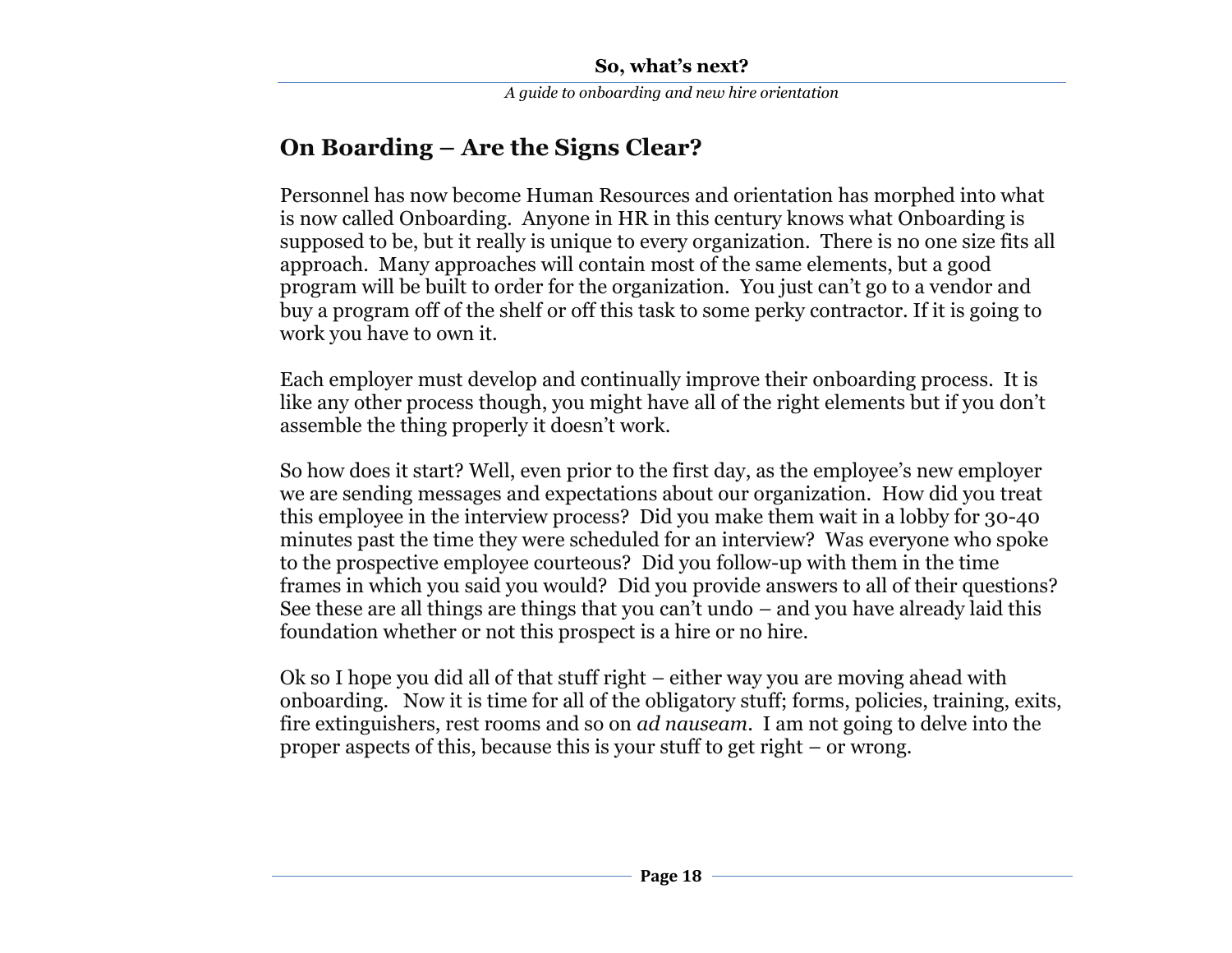#### *A guide to onboarding and new hire orientation*

Now you have a new employee at your Company. Do they now know everything they need to know? Oh yeah you gave them all of the stuff you can no longer be sued for, but did you give them any of the really useful information as to how to assimilate into the culture. Sometime some of the cultural fits are a little more subtle. Things like if you want to advance in this Company you will go with the Friday Night Gang down to the Pub and Grub for more the first than the later. Or maybe the successful people in this Company are the ones who rarely have a taste – just thought you would want to know. The people who succeed here almost always started out heading up a committee. Hopefully these lessons will come through in the buddy system, provided your buddies really want new folks to succeed. In summary, help them fit into your Company culture. This is an ongoing process.

Not everything a new employee needs to know is contained in the Company propaganda, because there is some stuff none of us would want published. So we need to help the new people find their way through the organization. HR must guide them showing them where to go and not to go. We must also make sure they know how to succeed – because if they don't – you will be doing this all over again!

# *Dave Ryan is the author of [HR Official.](http://hrofficial.com/)*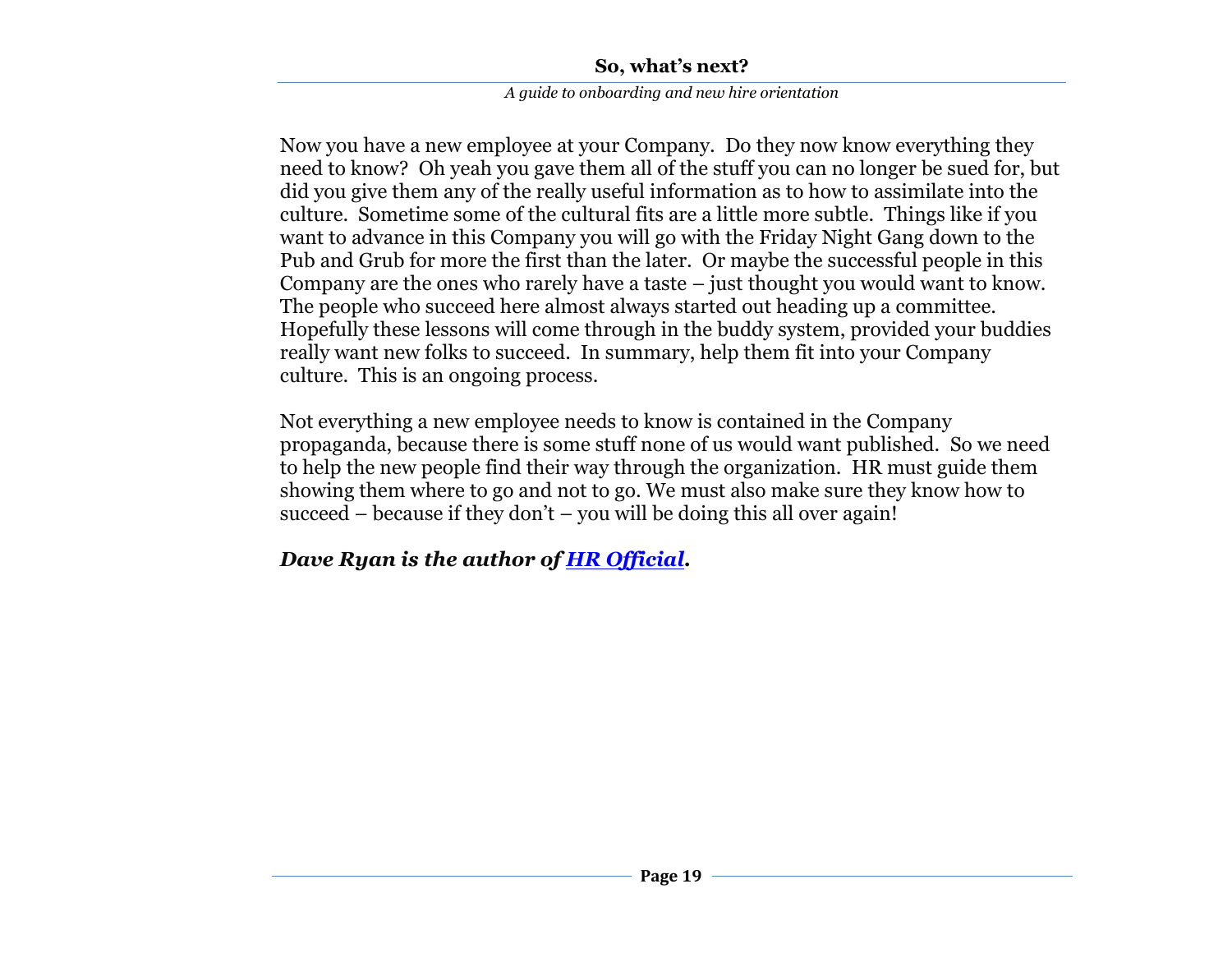# **Five Tips To Onboard The Right Way**

I have a good friend who is starting a new job this week. Being the interested HR person that I am, I always inquire about [the onboarding process.](http://www.ere.net/2008/10/03/how-the-best-onboarding-programs-work/) In the past, this was part voyeurism and part competitive intelligence. I wanted to know if they did anything worth using myself. Or, if they did anything spectacularly awful.

If you're like me, you have had all kinds of onboarding experiences. When I started one of my jobs in retail, I walked in and before I could do anything (fill out paperwork, orient myself), I was pulled back to start unloading the biggest truck I had ever seen. In another job, I was brought in with a cushion allowing myself to get comfortable with my new role, meet all of the people I would be working with, and start thinking about my objectives going forward.

I don't know if good onboarding practices ultimately lead to success (it seems like it [would](http://hbr.org/product/first-90-days-critical-success-strategies-for-new-/an/1105-HBK-ENG)), but I do know it doesn't hurt to get employees started on the right foot. Here are some tips to consider as you examine any onboarding process:

# **Communicate early and often**

Are daily phone calls to your new hire or promoted employee too much? That may be, but using the interim period between when the offer is accepted and when the person starts is a huge missed opportunity that many onboarding programs miss. Leadership blogger Dan McCarthy talks about [starting the onboarding process even before an offer](http://www.greatleadershipbydan.com/2010/06/how-to-onboard-new-manager.html)  [is made](http://www.greatleadershipbydan.com/2010/06/how-to-onboard-new-manager.html) to an internal candidate. That can be true for external candidates as well. Getting a person used to and excited for the possibility (and then the reality) of their new position is an easy way to get started on the right foot.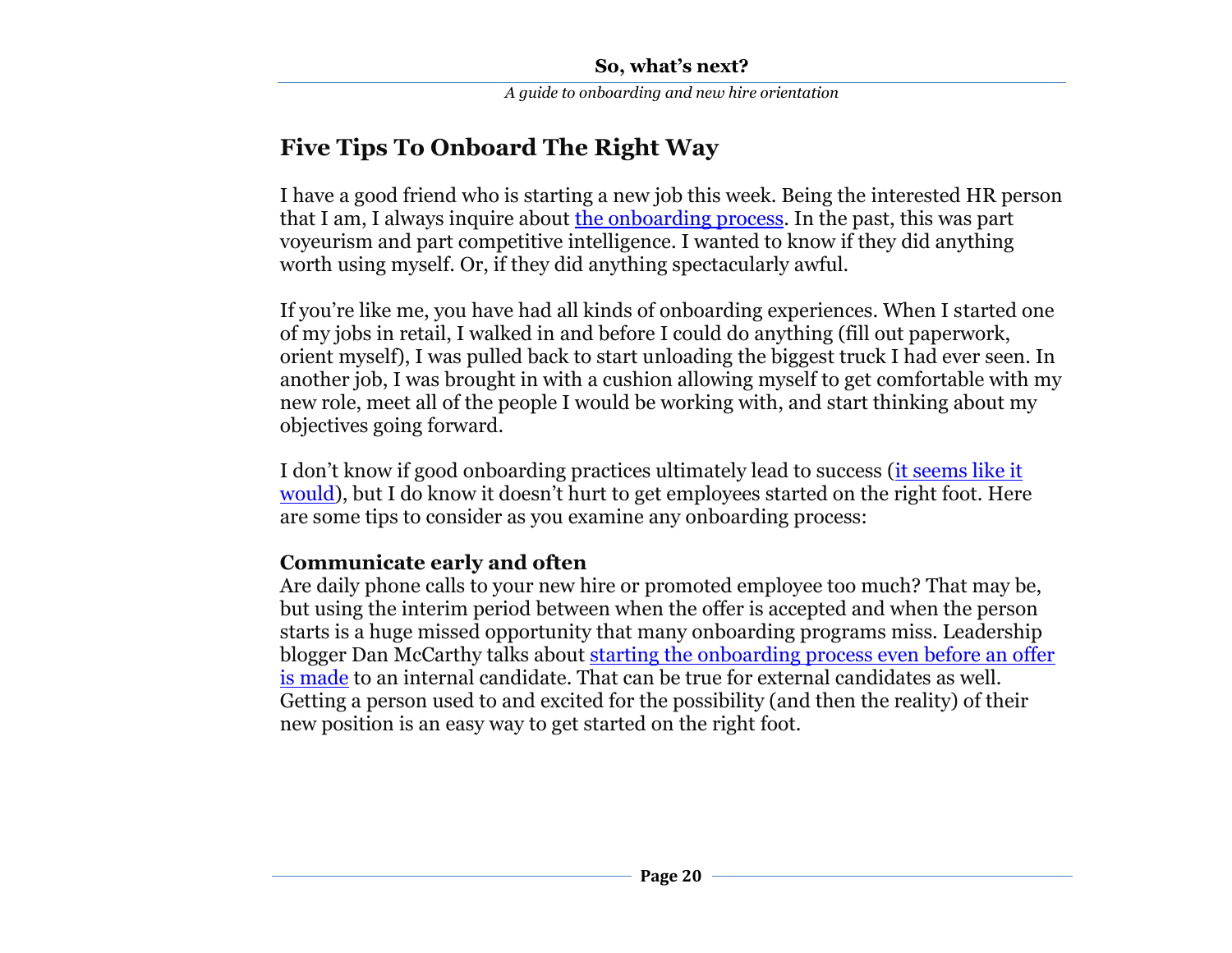# **Feel out your newbie for pace**

"Recruiter Guy" Chris Hoyt [blogged about his experience of onboarding](http://www.recruiterguy.net/general/onboarding-at-pepsico.html) at his new position with PepsiCo. While your new employees blogging about their onboarding experience may not be for you, what Hoyt has done is show how the pace of his onboarding matched his experience and comfort levels. While many folks wouldn't be comfortable traveling on business right away, it was obvious that it helped energize him and maximize the overall experience. I don't know how intentional it was, but it shows that a rapid onboard isn't necessarily a bad one.

# **Intentionally expose them to culture**

Amy Gallo at the Harvard Business Review writes of the [downfall of focusing on simply](http://blogs.hbr.org/hmu/2010/04/make-your-new-hire-immediately.html)  [supplying information to new employees.](http://blogs.hbr.org/hmu/2010/04/make-your-new-hire-immediately.html) You have to be intentional about exposing them to your culture, too. Her advice is to focus on bringing on the right people, getting them connected with the right people, and then getting them into their day-to-day routine as quickly as possible. There's no arguing that cultural changes are a big step in the right direction.

# **Use technology responsibly**

We all love technology, right? Well, I did — until my onboarding experience where I sat in front of a computer for my first day to fill out forms, do mandatory training, and probably supply some clueless vendor with more validation data. I hated it. Many companies sell technology onboarding platforms as productivity drivers (like Taleo does [here\)](http://www.taleo.com/talent-management-blog.php/2009/03/26/onboarding_delivers_more_productivity_lo) but onboarding is more than just getting me up to speed and producing widgets for you in record time. It is also about your first efforts in retention and culture. You're not getting that from a computer.

# **Harness that new hire energy**

Capitalizing on new hire energy is one of the most vexing things about the onboarding process. The problem is that all of these new people don't have the institutional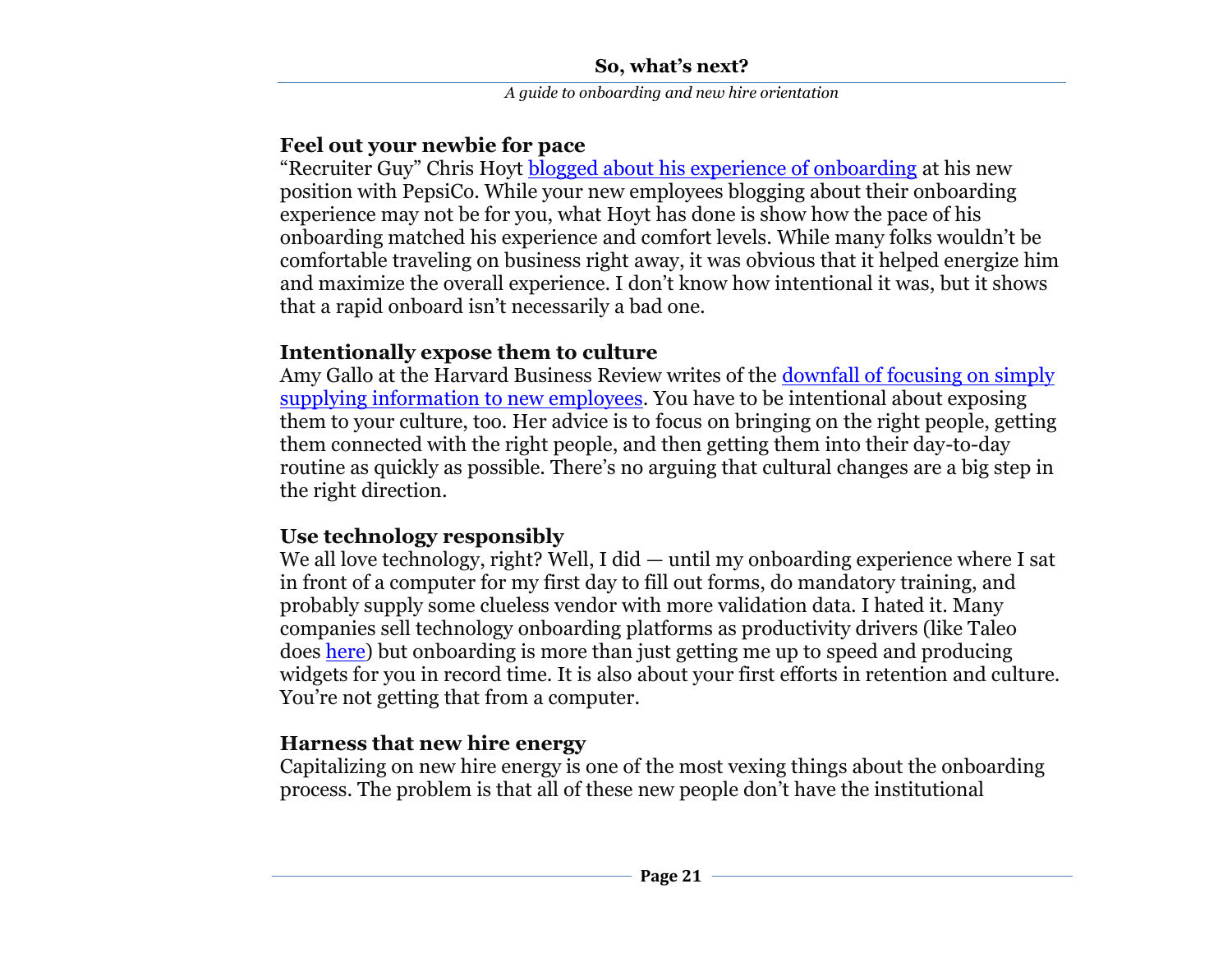*A guide to onboarding and new hire orientation*

knowledge necessary to use that energy constructively. If I can combine the point from Gallo's piece in HBR, partnering that boundless energy with some of your most experienced people can be a huge win. Of course, finding the right experienced person is as important as the decision itself.

*Lance Haun is the author of [Rehaul.](http://rehaul.com/)*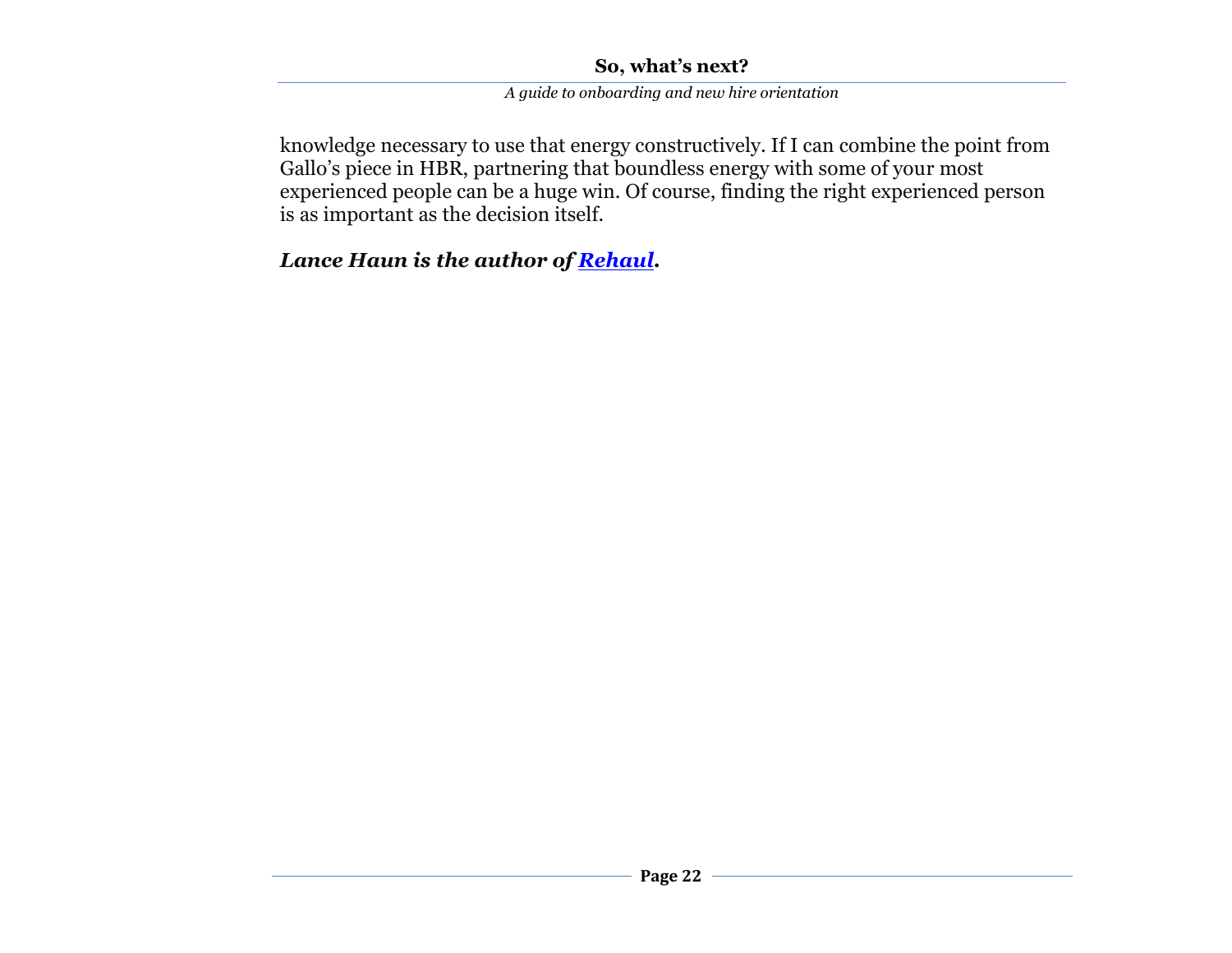# **That burger looks tasty… I think**

I love how fast food commercials – [Taco Bell,](http://www.tacobell.com/) [McDonald's](http://www.mcdonalds.com/us/en/home.html), [Burger King](http://www.bk.com/en/us/index.html)…pick your favorite – blatantly misrepresent their fare. Never has a burger looked so damn good – cheese perfectly melted lettuce and tomato crisp and sparkling with dew drops, and pipin' hot steam rising from the patty. When you unwrap that cheap foil or open the box, though, you can't help but be terribly disappointed. **Talk about a good old fashioned case of false advertising (there's a [class-action suit](http://en.wikipedia.org/wiki/Class_action) here somewhere).**

What do you falsely advertise in your new hire orientations? How much do you embellish or conveniently omit the whole story about a particular program or benefit? **I bet you do it more than you think…even if you're doing it inadvertently**. I bet you tell everyone that you have a performance management system and that you use it to develop your people, to help them understand what's expected of them, to evaluate them, and to ultimately pay them. But do you tell them that less than 50% of managers are actually compliant with it? Do you tell them that people complain about it being too cumbersome? I bet you talk about your awesome online coursework and learning management system. But there's no way you're telling them that they'll never find the time to use it.

**Most of your new hires are smart enough to understand not everything is as good in practice as it is on paper (unless it's their first job)**. That's o.k., chances are your performance management or learning systems didn't really have that big an impact on their decision to join your company. **So why do we even take the time to lie to them? Why not be perfectly transparent with them from the get go?** Take time to identify the potential pitfalls and give them some tips for avoiding them (e.g. "you're probably going to have to kick and scream to get an evaluation from your manager, but ask early and ask often...and then tell us if you don't get one.") Be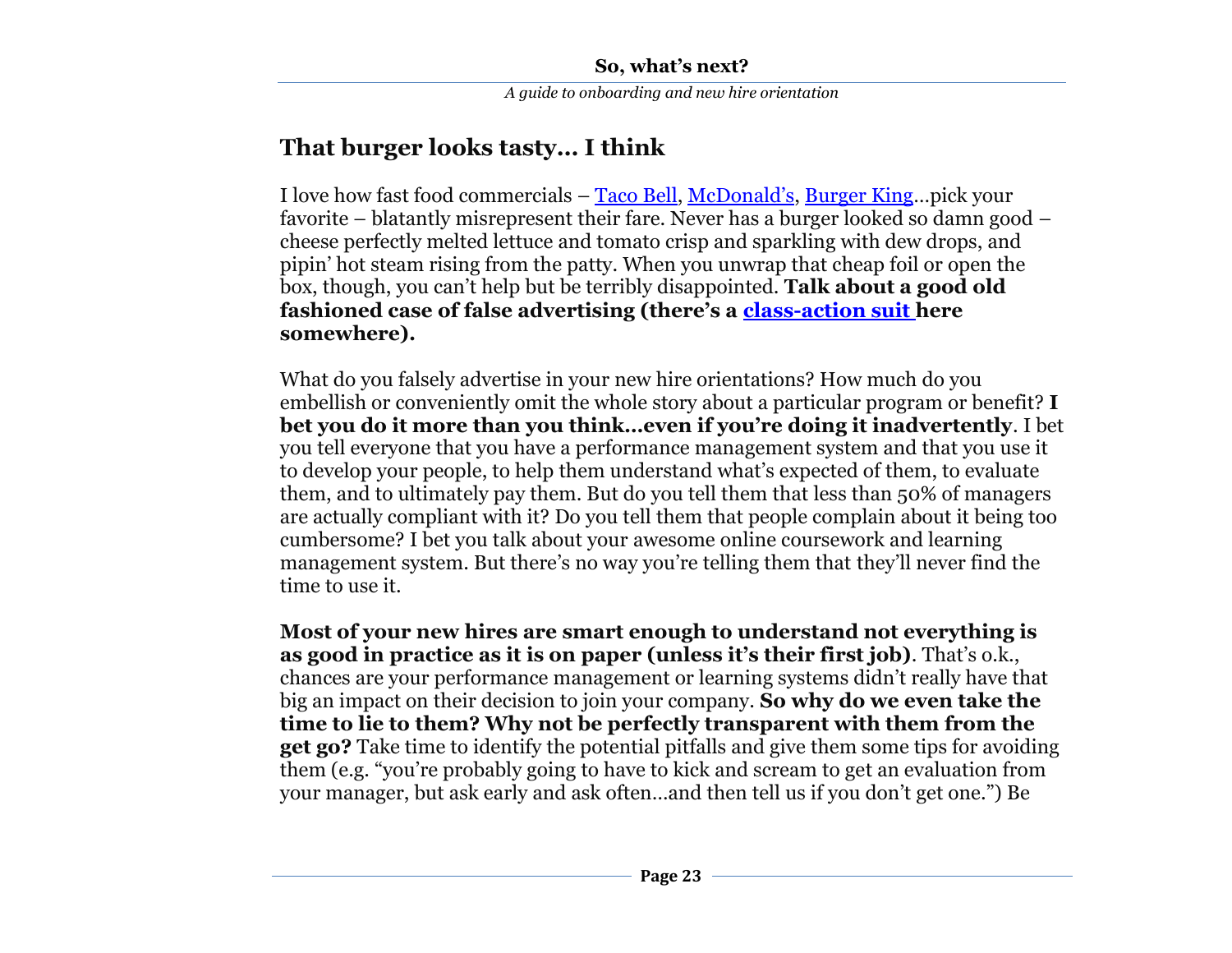*A guide to onboarding and new hire orientation*

proud about what's good, but also share the bad and ugly. Tell them what you're doing to fix it and solicit their patience and support while you do so. Otherwise, they'll just be part of perpetuating the same old issues.

This ain't no fast food commercial – it's someone's job. **Give people the data they need to make good decisions, to contribute, and to make a difference in your organization.**

*Charlie Judy is the author of [HR Fishbowl.](http://hrfishbowl.com/)*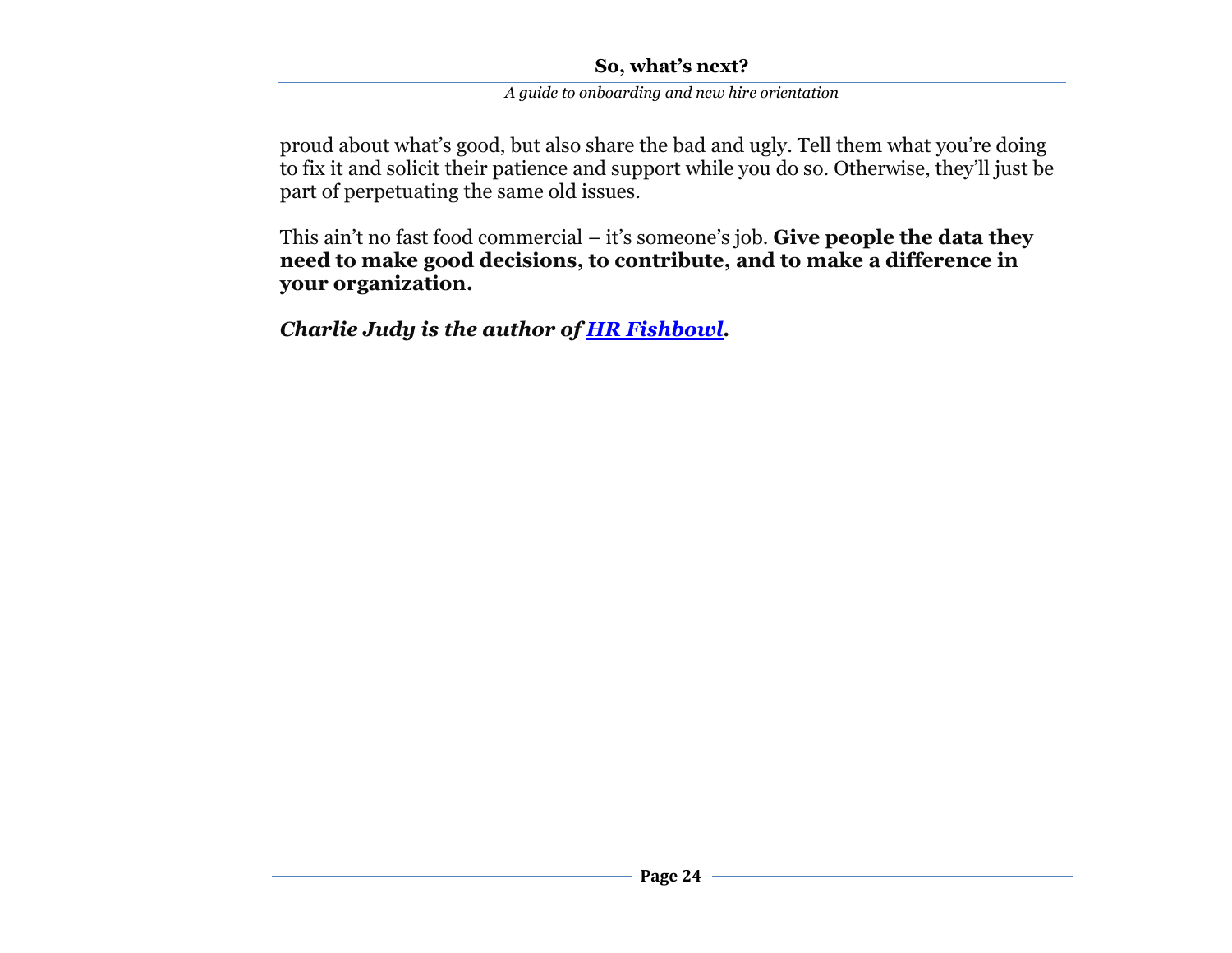# **Making it stick: The new employee orientation experience**

I've worked at all sizes of organizations; some with just a handful of new hires per year and some where we HR folks conducted New Employee Orientation (NEO) for  $25 - 40$ people each and every week. So what have I seen, experienced, lived, and inflicted upon others at these NEO sessions?

- I've verified IDs and completed I-9's, by myself, for a room of 50 people (\*not fun)
- I've played games quite often as an unwilling participant
- I've had to complete paperwork for new employees who couldn't read or write
- $\bullet$  I've had to terminate employees 2 hours into their 1<sup>st</sup> day of employment
- I've had people not return to the training room after the first break of the day
- I've made paper chains with 50 strangers each of us writing and verbally sharing our dreams/aspirations and how they tied to the org's mission (and no, I didn't

really like this one)

- I've sat through countless power point presentations with artfully crafted bullet points – \*BENEFITS! \*SAFETY! \*YOU are #1!
- I've created those same power point presentations and subjected unwilling new employees to them

NEO is that part of the onboarding process where, for the 1st time, the organization likes to think it's giving the new employee a true sense of 'how stuff really works around here.' Personally, I've always found it easier from a "task" standpoint to develop and run a large-group orientation as opposed to planning for the one-on-one (large-scale economy and all that). However, I think that the one-on-one orientations are much more effective as they provide the opportunity for conversation – not lecture.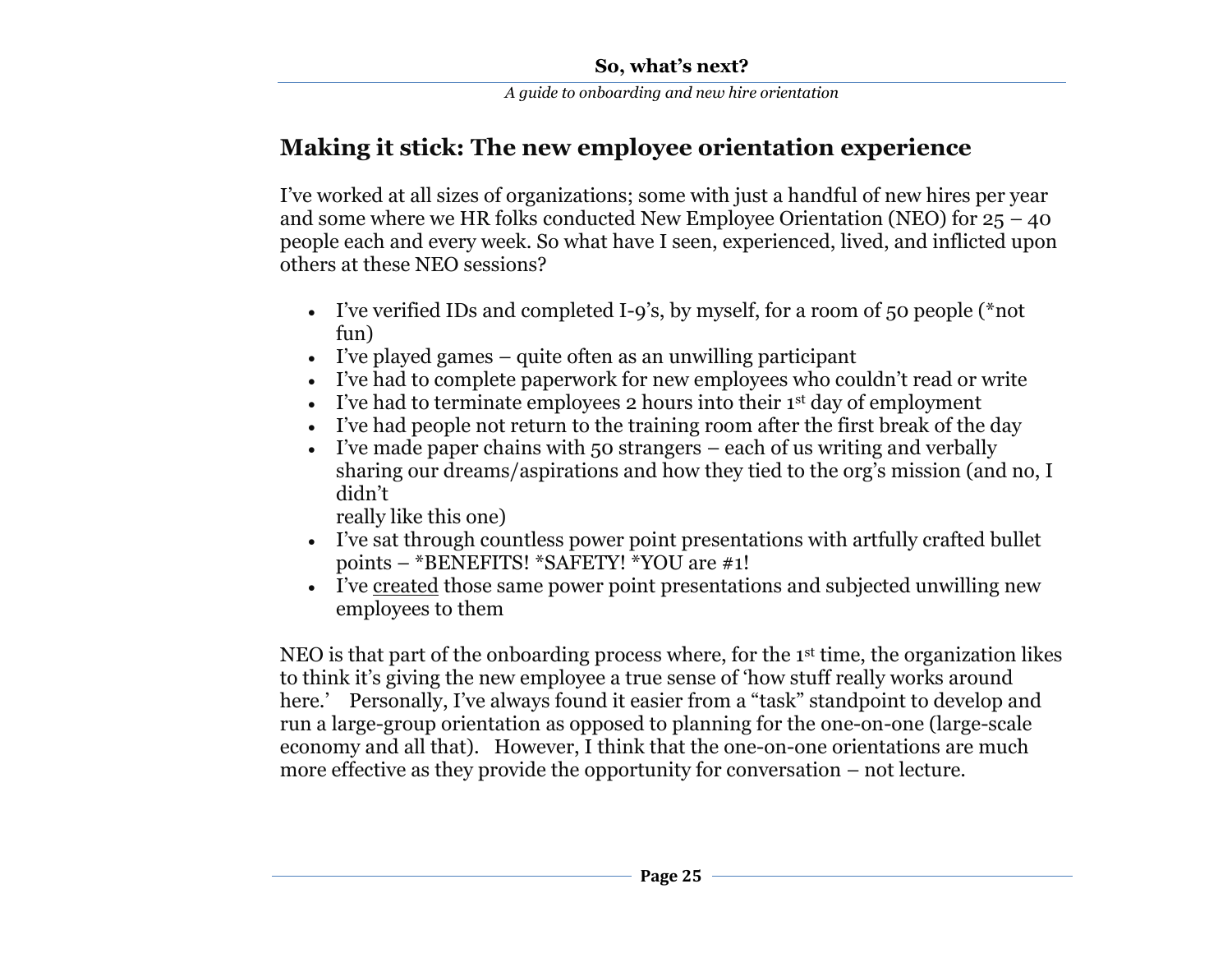*A guide to onboarding and new hire orientation*

But I think whether you are crafting a program for 1 new employee or a gaggle of them, there are a few key points to think about:

Your goal should be that at the end of DAY ONE each new employee has a sense of direction and a sense of purpose. You should aim to capture and nurture that feeling of excitement that your new employee had at the moment when you called and offered them the job. You should make certain that your newly hired employee is THRILLED that they've chosen your company.

While HR may be the architect of the plan, partnering with line managers is critical to success. Following are some things I believe must be at the forefront of any NEO program. Now these are not all the responsibility of HR as many should be the role of the manager, but HR should work to ensure these things are done:

- Make new employees feel as welcome as they did when you were courting them during the recruitment phase
- Orient them to the company and culture pictures? stories? Be REAL!
- Find some way to minimize the stupefying (and yet necessary) boredom of new hire paperwork. Can you work towards harnessing technology to move your process online w/ electronic signatures? Can you mail paperwork ahead of time to the employee's home to complete and bring with them?
- Find ways to keep your program "fresh." There's nothing worse than a burnedout HR Lady droning through a slide show week-after-week-after-week. What can you do to change up your presentation style? Can you (gasp!) do away with power point?
- Please, for the sake of all that is holy, do NOT make a roomful of adults read policies out loud. Please.
- Have a plan to make introductions to co-workers, team members and others.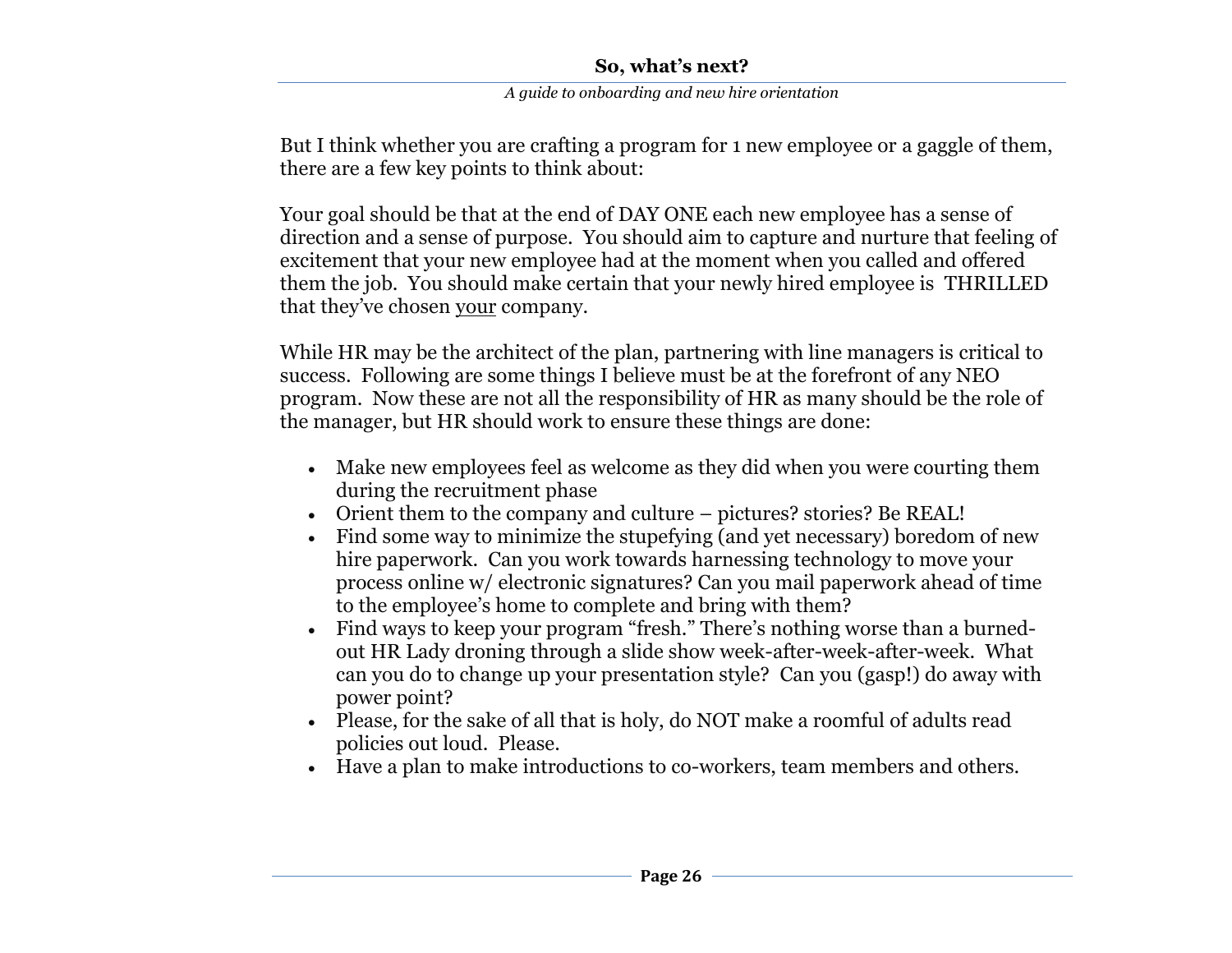#### *A guide to onboarding and new hire orientation*

- Set up and prepare the employee's workstation prior to their arrival. At one company, I found an employee sitting in her cubicle with a former employees' name on the nameplate… 3 months after she had been working there. No one "thought" to replace it and she was too afraid to ask!
- Take the new employee to lunch on day 1 (if a group meal is not part of the HRrun NEO) – or arrange for a group of co-workers to do the same. Very often, a new employee who may be a "brown-bagger" hasn't brought a lunch because they're not sure if they'll even have access to a refrigerator.
- Take the employee on a tour of the department, building or entire "campus." I've conducted NEO where we took an hour long walk after lunch (EEs could opt out if they had mobility concerns). It's fun to pay particular attention to those "secret" areas that the public never gets to see  $-$  the vault (in a bank), the morgue (in a hospital), and the special room where the "secret recipe" is concocted.
- Consider holding a re-orientation. At one organization I implemented a 90-day re-orientation program – all employees hired in the past quarter came back to ask the questions they hadn't thought of when they started. It was safe environment to ask the "silly questions" and they also got to connect with the colleagues from other departments with whom they had spent vast amounts of time on day 1, but didn't really interact with anymore.

Sometimes NEOs are a utopian HR-view of the day-to-day reality. We have some ‗training' technique that we think works and we want to try it out. But then we memorialize it without stopping to consider if it ties back to our culture, our goals and what our organization is about.

Making paper-chains to hang around the room MAY fit your culture if you're a school or a day care, But think twice if you're doing this activity with a bunch of auditors and accountants. I've got to tell you, it was truly an awkward moment to watch a newly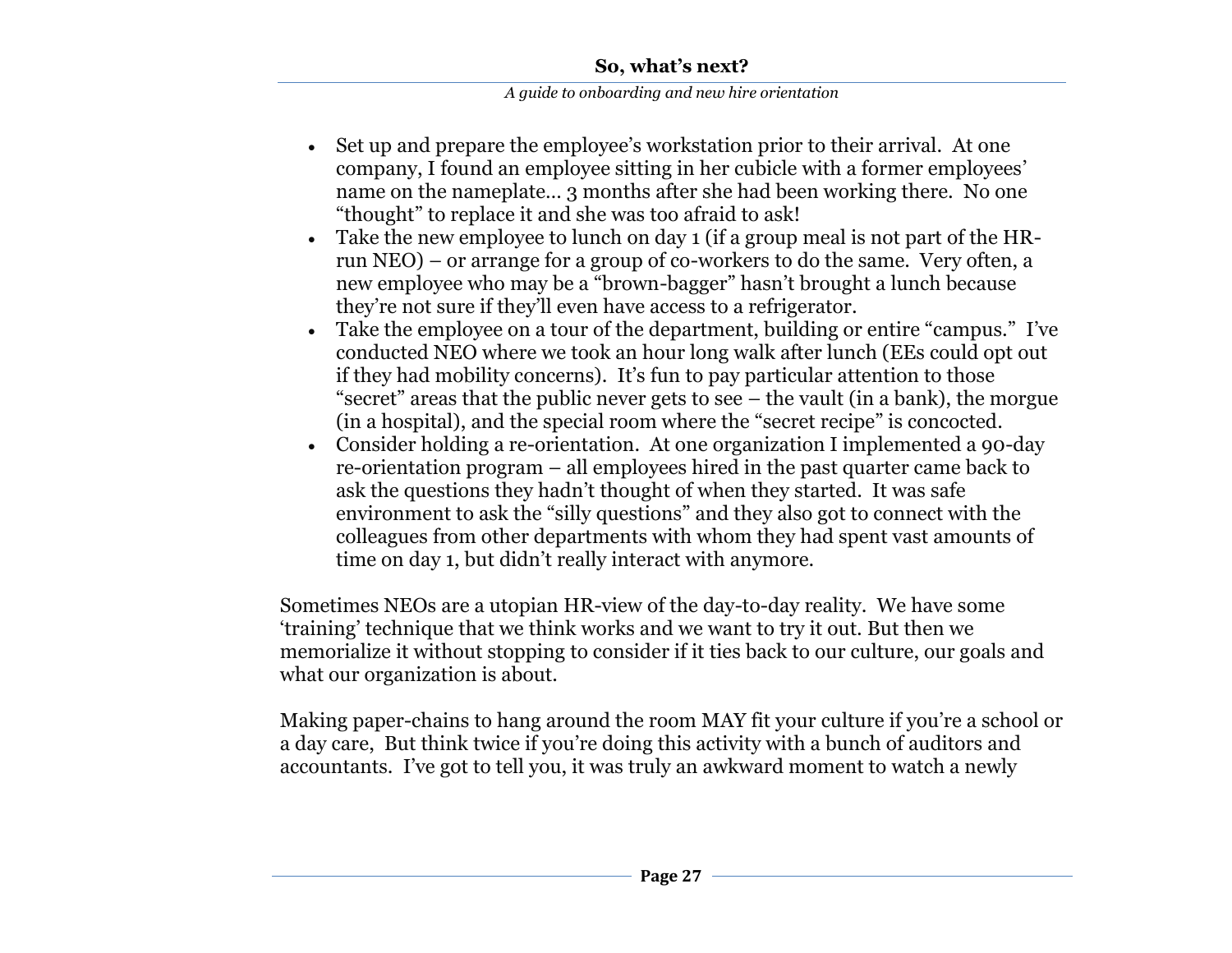*A guide to onboarding and new hire orientation*

hired big wig muckity muck VP from Accounting have an internal debate as to whether he should write his "dream" on a robin's-egg blue or bunny-nose pink strip of paper...

*Robin Schooling is the author of [HR Schoolhouse](http://hrschoolhouse.wordpress.com/)*.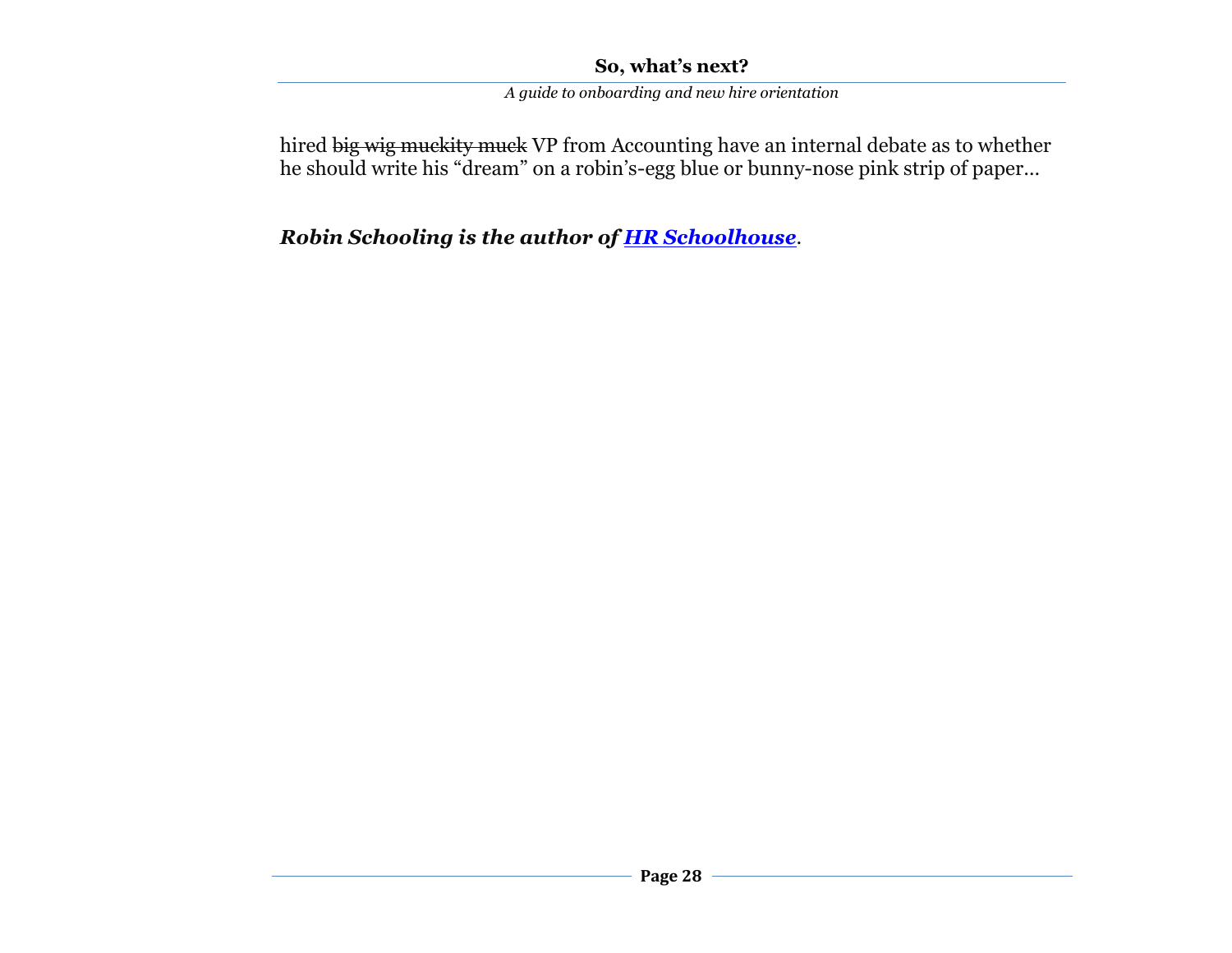# **The Final Step in the Recruitment Process – New Hire Orientation**

Companies spend thousands of dollars each month recruiting top talent. They go to the ends of the earth (or the ends of the internet) to find the best of the best. If they feel that a hire is worth the money, they will spare no expense in wining and dining to get that "yes" upon offer. The potential employee will meet with a countless number of people and be given the best sales pitch available as to why they should join Company X. That potential employee then becomes an employee and is so excited for day one. They get a new hire orientation agenda and show up for work. And then it happens. They sit for a day, or two, or five and at least once, wonder if they have made the right decision.

So often, new hire orientation is viewed as something that has to be done to get paperwork filled out. In reality, an effective new hire orientation should be viewed as the final piece in the recruitment process. Sure, the offer has been accepted, but they aren't overly committed. A good new hire orientation seals the deal and paves the way for a good working relationship.

So what makes a good new hire orientation? In my experience there are a few key ingredients.

- Give the new hire something to brag about. New hires, especially those who have been out of work, are super excited about their new jobs and want to tell everyone they know. Why not feed those discussions with a few cool facts or success stories. Then they can shout to everyone they know, "I got this job at Company X and did you know that they..."
- Give the new hire face time with top leadership. Even if their day job will never interact with the CEO, it is important that they see his/her face during their first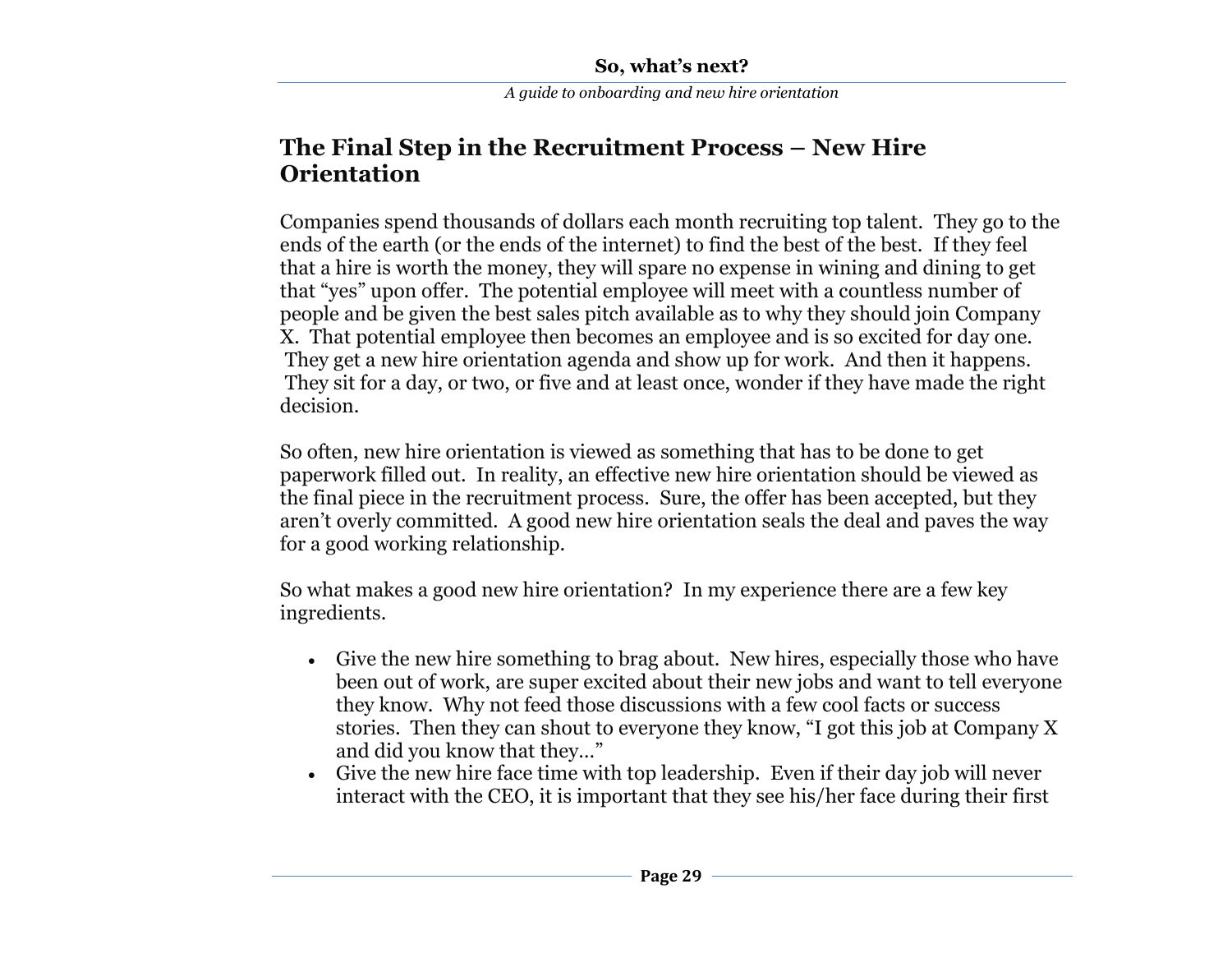#### *A guide to onboarding and new hire orientation*

few days. People want to feel connected with those at the top of their organization. Leaders should spend time with new hires and talk about stuff other than work a little too. It establishes a sense of caring and trust that every employee longs for.

- Give the new hire something to be excited about. If your company is launching a new product or strategy in the next year, tell them. If there is big news that most of your other employees know, make sure it is shared with the new hires as well. Again, it makes them feel connected. Connected employee's stay with their employer's.
- Give them Q&A time. There is nothing worse than a new hire orientation where someone vomits information for hours or days with no interaction. New employees have questions and allowing them time to ask and receive answers will go a long way in making them feel appreciated early on.

There are countless ways to make a new hire orientation effective, but these few simple ingredients make a great base for any program. Is it time to revamp your new hire program?

# *Sabrina Baker is the author of [Humanity, Inc.](http://humanityinc.wordpress.com/)*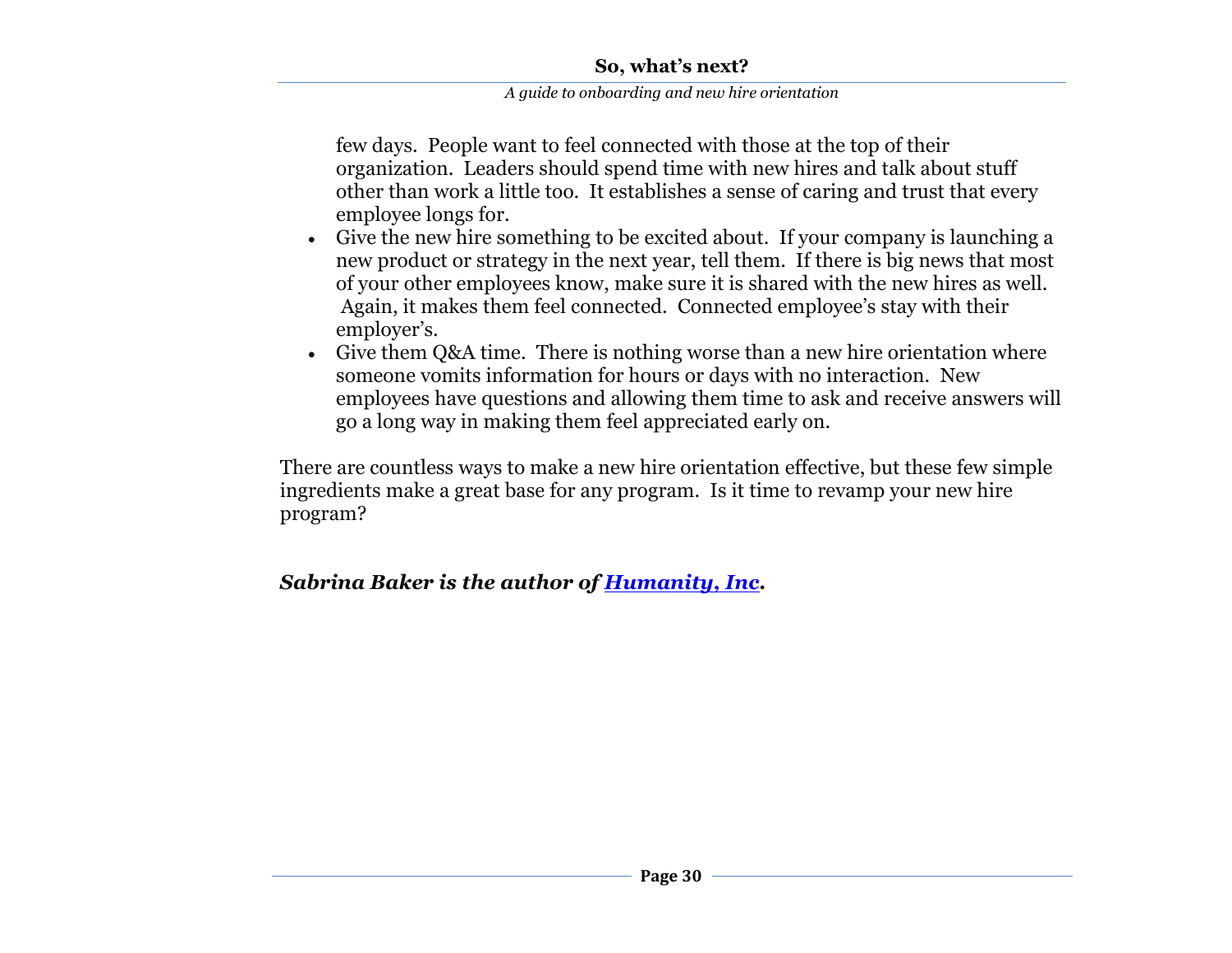# **Having a New Manager Orientation Process is a bright idea**

If you are a human resources manager, then you want to be reading this. I am sharing a link that will take you to a 2000 word document that I guarantee will help you make your organization more effective and productive. There is no charge, no sell, and strings – just the steps of a very simple, not very time consuming process that will literally save your new managers and their employees months of time spent on productive courtship rituals. Courtship rituals, you may say? What the heck is he talking about now? I am talking about a proven process for shortening the time it takes for a new manager and their staff to become familiar with each other and function effectively as a team. You can do this quickly, cheaply and effectively with this classic process developed by General Electric. It is called the New Manager Assimilation process.

The New Manager Assimilation Process can be an extremely effective intervention for any level of manager entering a new organization. Its objectives are quite straightforward and the steps to follow are uncomplicated and relevant in any business environment or culture.

The major objectives in utilizing the New Manager Assimilation Process are really threefold:

- 1. First, to provide direct reports with the opportunity to "get to know" their new manager in a very short period of time.
- 2. Second, to begin to build the basis for a longer-term working relationship between the manager and their team of direct reports, and
- 3. Third, to lay the foundation, very early on, for open communications, work planning and problem-solving between the manager and their direct reports.

The process itself consists of five sequential phases: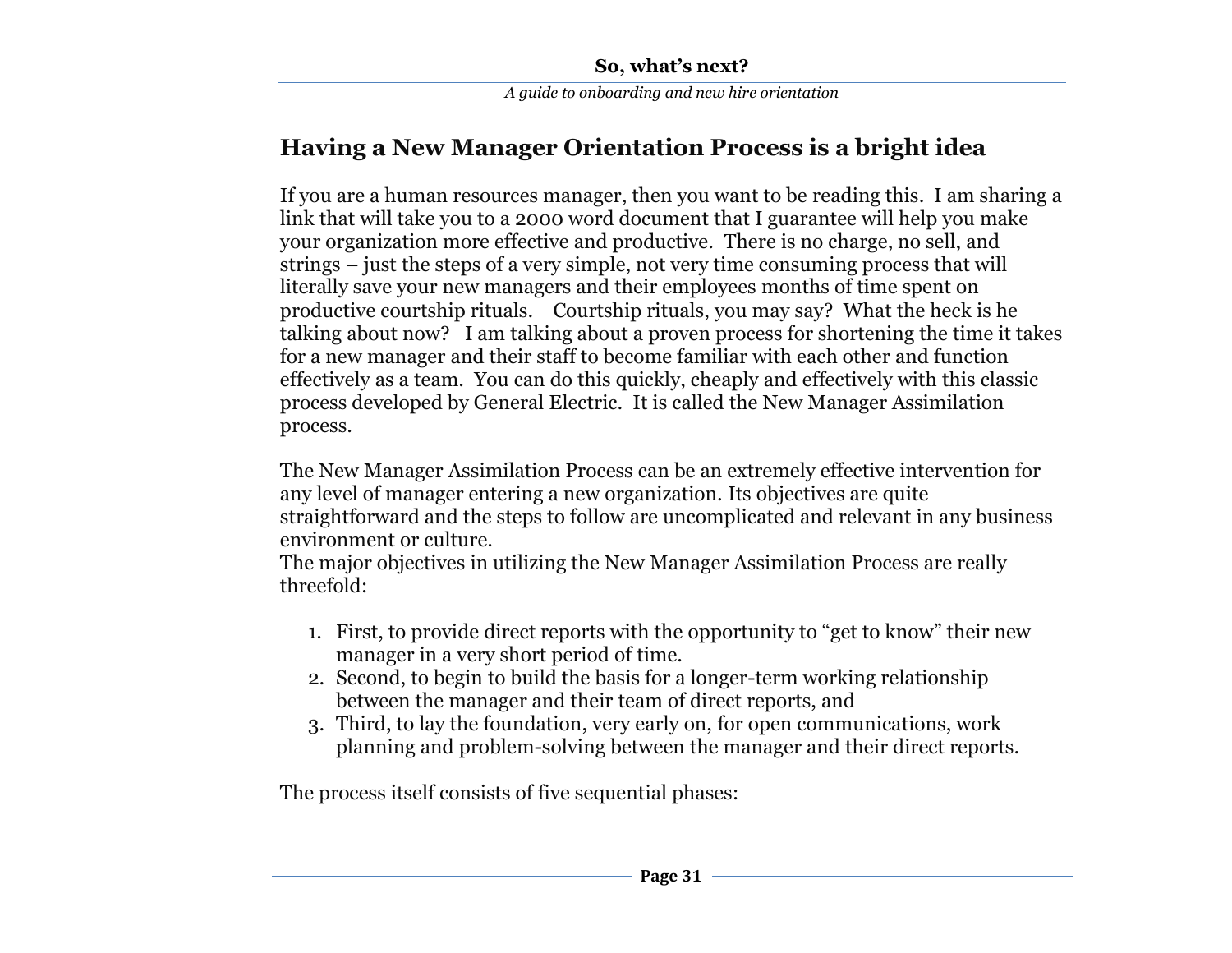*A guide to onboarding and new hire orientation*

- 1. Data Collection
- 2. Feedback to the New Manager
- 3. Response Preparation
- 4. Assimilation Meeting
- 5. Follow-up

The process begins with the help of a consultant, either internal or external, who is viewed by the Manager and the direct reports as an objective third party. The credibility of this consultant is extremely important to the process since they will used to gather highly confidential data from both the manager and the direct reports. The willingness of the people participating to share such data can be enhanced significantly if the consultant is viewed as objective, able to handle confidences, and competent in organizational development processes.

Follow this link to find the document describing the full process and steps for the New [Manager Assimilation Process.](https://docs.google.com/Doc?docid=0AW2MxkbTtBZjZDZ2aGJyM183NTRkZjVneDRkcA&hl=en)

# *Michael Vandervort is the author of [Human Race Horses](http://thehumanracehorses.com/)*.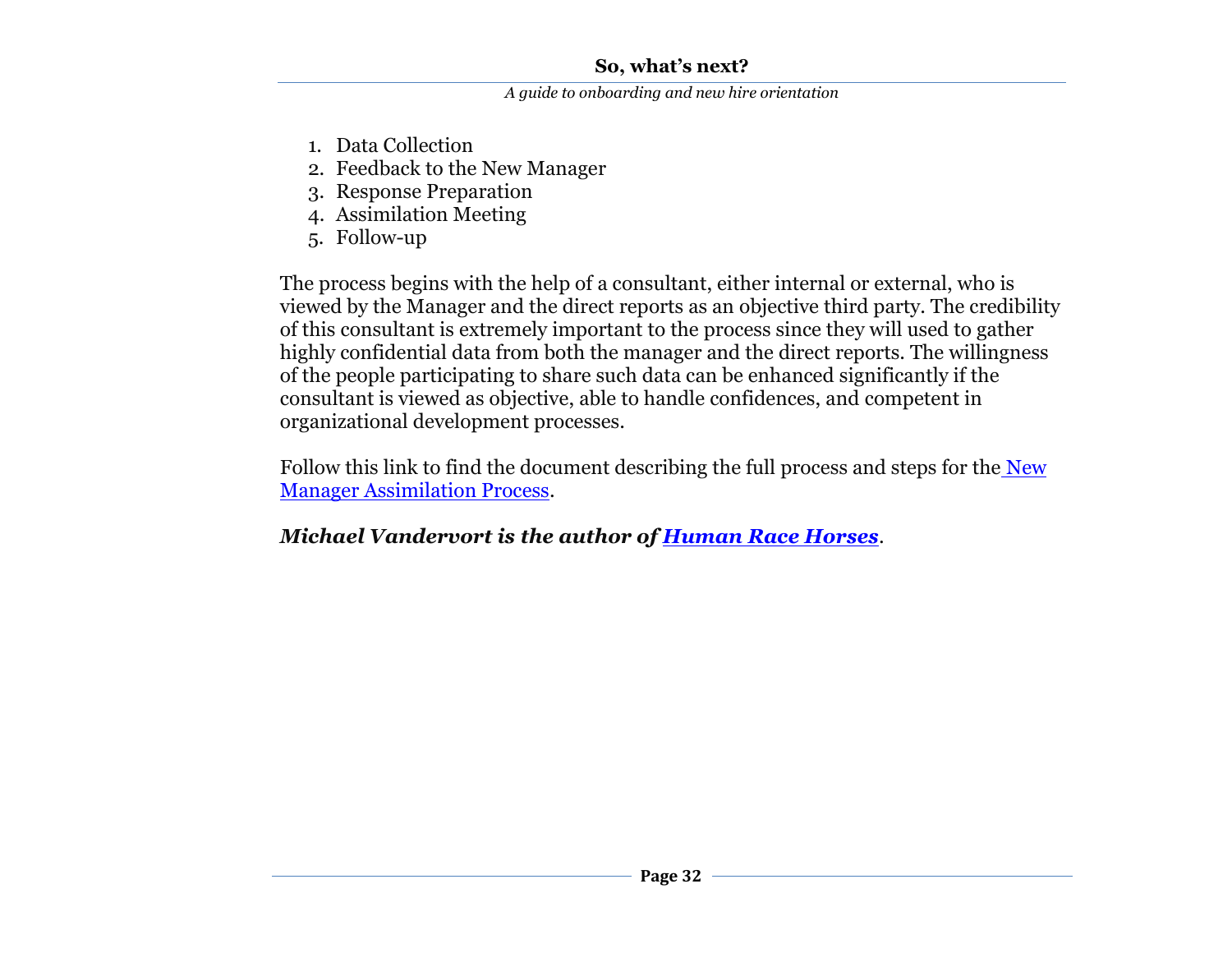# **Train your middle managers on people management basics**

Here is a simple idea: Whenever you have a new manager (project manager/departmental leader) joining in your organization, put him/her through a simple training program on how to manage people. Train existing managers as well. The premise: Most project managers/team leaders get work done through teams. I have also seen that a lot of people become managers because of their seniority in technical positions. But we know that managing people is far more than just technical skills. *Most managers fail because they don't know how people are managed.*

Here are a few things (the bare minimum) that MUST be included in the training:

- 1. Leadership basics, traits and core expectations from a leader
- 2. Setting a vision (for their projects/initiatives) and long-term thinking
- 3. Fundamentals of dealing with people (and best practices therein)
- 4. The art of effective delegation and empowerment
- 5. Communication skills (oral and written), listening and non-verbal communication
- 6. How to connect with people (team members, peers and clients)
- 7. Leading with confidence
- 8. Presentation skills
- 9. Awareness about identifying and influencing impact of their actions on others
- 10.How to coach and mentor people
- 11. Kindness, care, humility and compassion at workplace
- 12.A primer on vision and values of the organization and how it translates into real actions.
- 13.Personal effectiveness and self-management

14[.Managing meetings](http://qaspire.com/blog/2009/05/29/25-lessons-learnt-on-conducting-productive-meetings/)

15. Managing conflicts and understanding differences in personality types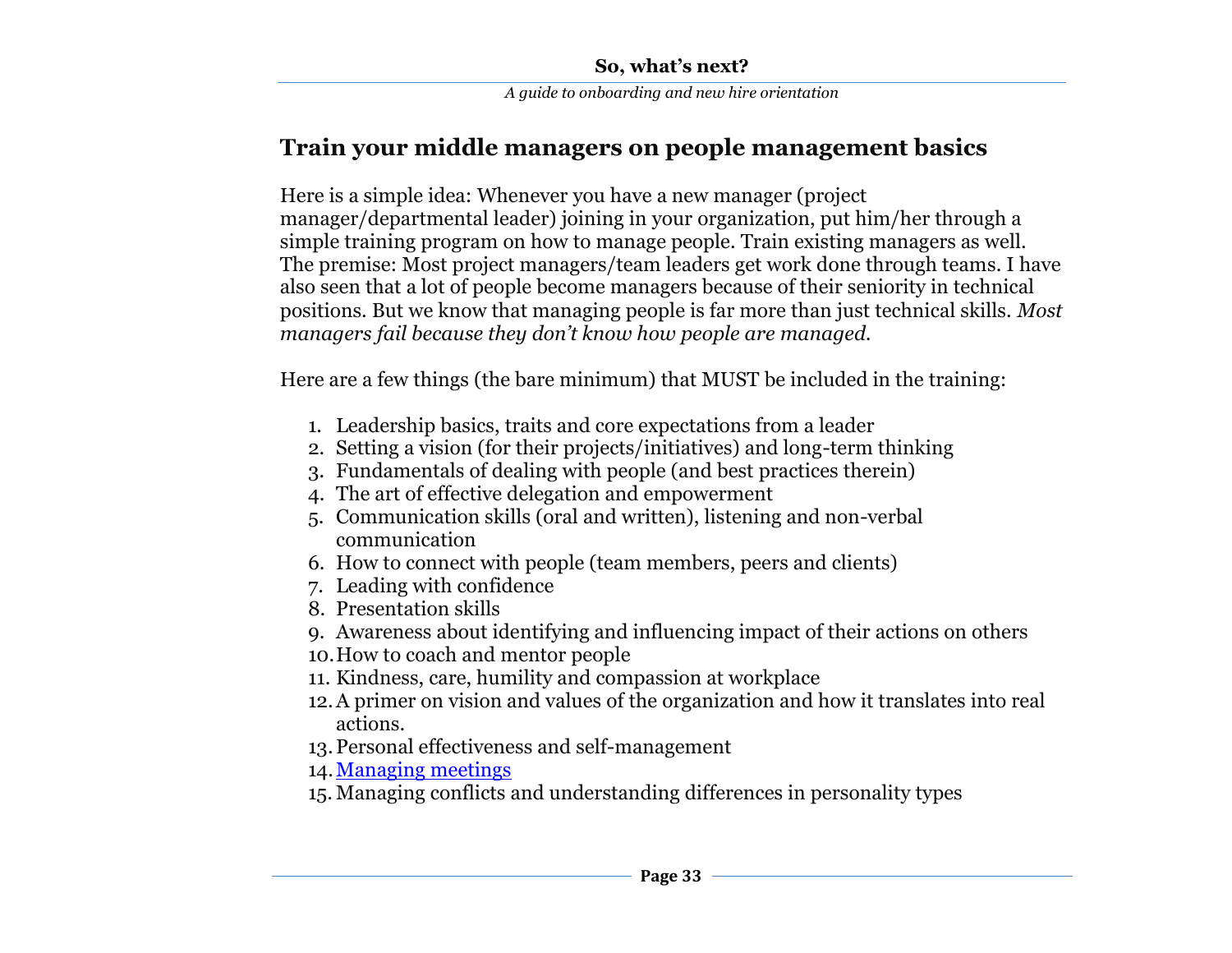16.Basic fact finding and interviewing skills

17. Expectations Management at all levels

18.(You can add more depending on your organization's context)

Two critical points:

- Include a lot of real-life examples/stories for each of the above to make it interesting. To complement this effort, give them the URL's of some of the best leadership blogs out there. Share other useful resources like free presentations, eBooks, podcasts and videos that would help them get into a leadership mindset.
- To ensure that this training translates into meaningful actions, it is crucial to have a 'leadership development program' that continuously organizes trainings, inducts new people/aspiring leaders, conduct brainstorming and discussion sessions, seek feedbacks from people periodically to maintain the momentum and mature over a period of time.

Middle managers are the glue that joins the strategies at the top with actions at the bottom. Induction trainings like these are a small investment that goes a long way in setting the precedence and ensuring that you find the right channels to effectively transfer your strategy/values to all layers within the organization. It has a direct impact on overall employee morale and your effectiveness as an organization.

# *Tanmay Vora is the author of [QAspire.](http://www.qaspire.com/blog)*